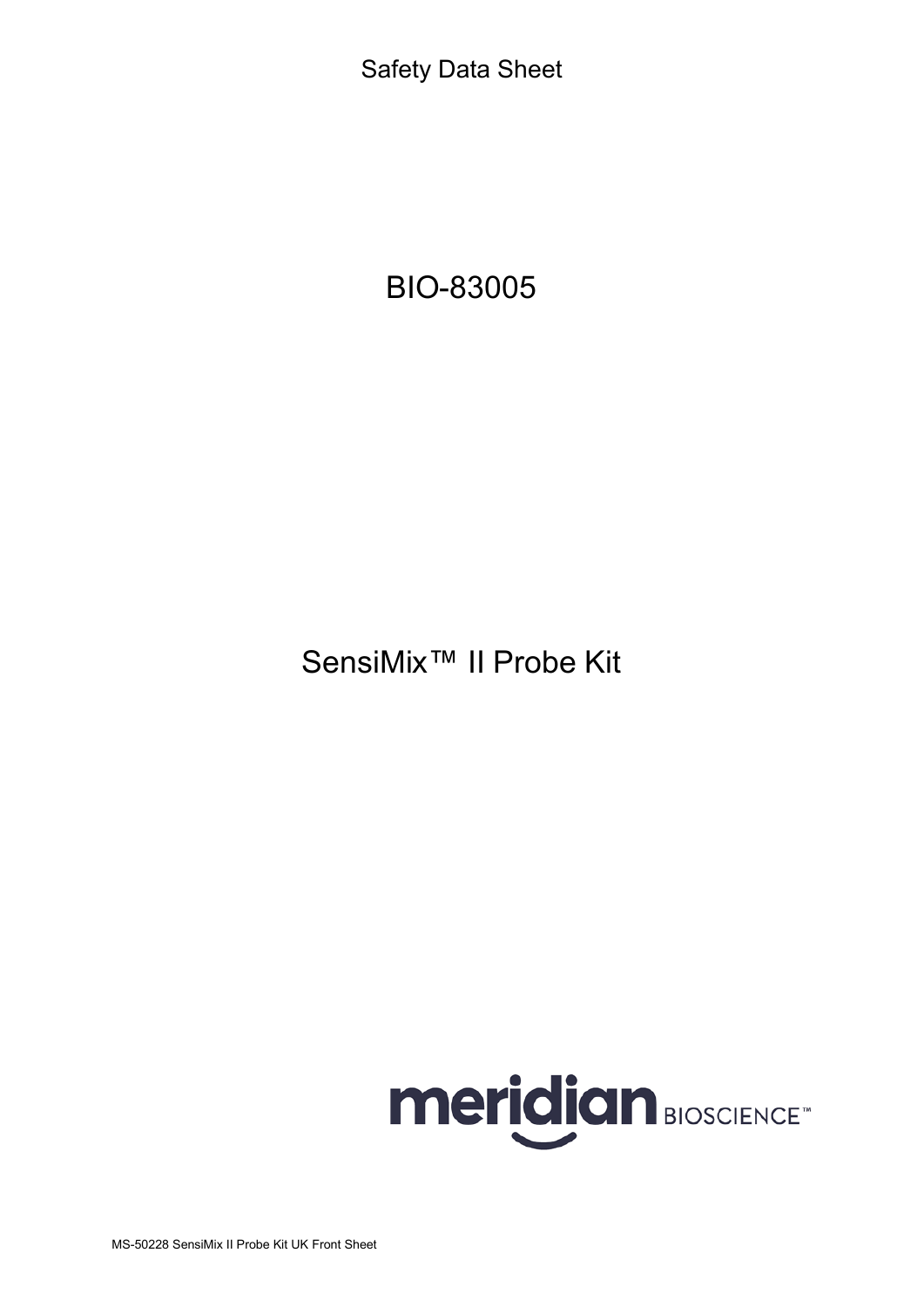

# **Safety Data Sheet**

according to Regulation (EC) No. 1907/2006 (REACH) with its amendment Regulation (EU) 2015/830 Date of original issue: 02/08/2018 Current revision: 28/07/2020 Version 1.1 Supersedes: 02/08/2018 Version 1.0

|                                                                                                   | SECTION 1: Identification of the substance/mixture and of the company/undertaking |                                                                  |  |  |
|---------------------------------------------------------------------------------------------------|-----------------------------------------------------------------------------------|------------------------------------------------------------------|--|--|
| 1.1                                                                                               | <b>Product identifier</b>                                                         |                                                                  |  |  |
|                                                                                                   | Product form:                                                                     | Mixture                                                          |  |  |
|                                                                                                   | Product name:                                                                     | 2x SensiMix™ II Probe Mix                                        |  |  |
|                                                                                                   | CAS No.:                                                                          | N/A                                                              |  |  |
|                                                                                                   | EC No.:                                                                           | N/A                                                              |  |  |
|                                                                                                   | <b>REACH No.:</b>                                                                 | A registration number is not available for this substance as the |  |  |
|                                                                                                   |                                                                                   | substance or its uses are exempted from registration, the annual |  |  |
|                                                                                                   |                                                                                   | tonnage does not require a registration or the registration is   |  |  |
|                                                                                                   |                                                                                   | envisaged for a later registration deadline.                     |  |  |
| $1.2$                                                                                             | Relevant identified uses of the substance or mixture and uses advised against     |                                                                  |  |  |
|                                                                                                   | <b>Relevant identified uses:</b>                                                  | Product for analytical use                                       |  |  |
|                                                                                                   | Uses advised against:                                                             | Not described                                                    |  |  |
| $1.3$                                                                                             | Details of the supplier of the safety data sheet                                  |                                                                  |  |  |
|                                                                                                   | Bioline Reagents Ltd, part of Meridian Bioscience                                 |                                                                  |  |  |
|                                                                                                   | Humber Road                                                                       | Phone: +44 (0)20 8830 5300                                       |  |  |
|                                                                                                   | London                                                                            | Fax: +44 (0)20 8452 2822                                         |  |  |
|                                                                                                   | NW <sub>2</sub> 6EW                                                               | E-mail: mbi.tech@meridianlifescience.com                         |  |  |
|                                                                                                   | United Kingdom                                                                    |                                                                  |  |  |
|                                                                                                   |                                                                                   |                                                                  |  |  |
| $1.4$                                                                                             | <b>Emergency telephone number</b>                                                 |                                                                  |  |  |
|                                                                                                   | Emergency number:                                                                 | +44 (0)1865 407 333 - English speaking (24 hours, 7 days)        |  |  |
|                                                                                                   | Contact:                                                                          | CareChem 24                                                      |  |  |
|                                                                                                   | <b>SECTION 2: Hazards identification</b>                                          |                                                                  |  |  |
| 2.1<br><b>Classification of the substance or mixture</b><br>2x SensiMix <sup>™</sup> Il Probe Mix |                                                                                   |                                                                  |  |  |
|                                                                                                   |                                                                                   |                                                                  |  |  |
|                                                                                                   | Classification according to Regulation (EC) No 1272/2008                          |                                                                  |  |  |
|                                                                                                   | Not a hazardous substance or mixture                                              |                                                                  |  |  |
| 2.2<br><b>Label elements</b>                                                                      |                                                                                   |                                                                  |  |  |
|                                                                                                   | 2x SensiMix <sup>™</sup> Il Probe Mix                                             |                                                                  |  |  |
| Labelling according Regulation (EC) No 1272/2008                                                  |                                                                                   |                                                                  |  |  |
|                                                                                                   | Not a hazardous substance or mixture                                              |                                                                  |  |  |
|                                                                                                   | Hazard Statements (CLP)                                                           | <b>Precautionary Statements (CLP)</b>                            |  |  |
|                                                                                                   | None                                                                              | None                                                             |  |  |
|                                                                                                   |                                                                                   |                                                                  |  |  |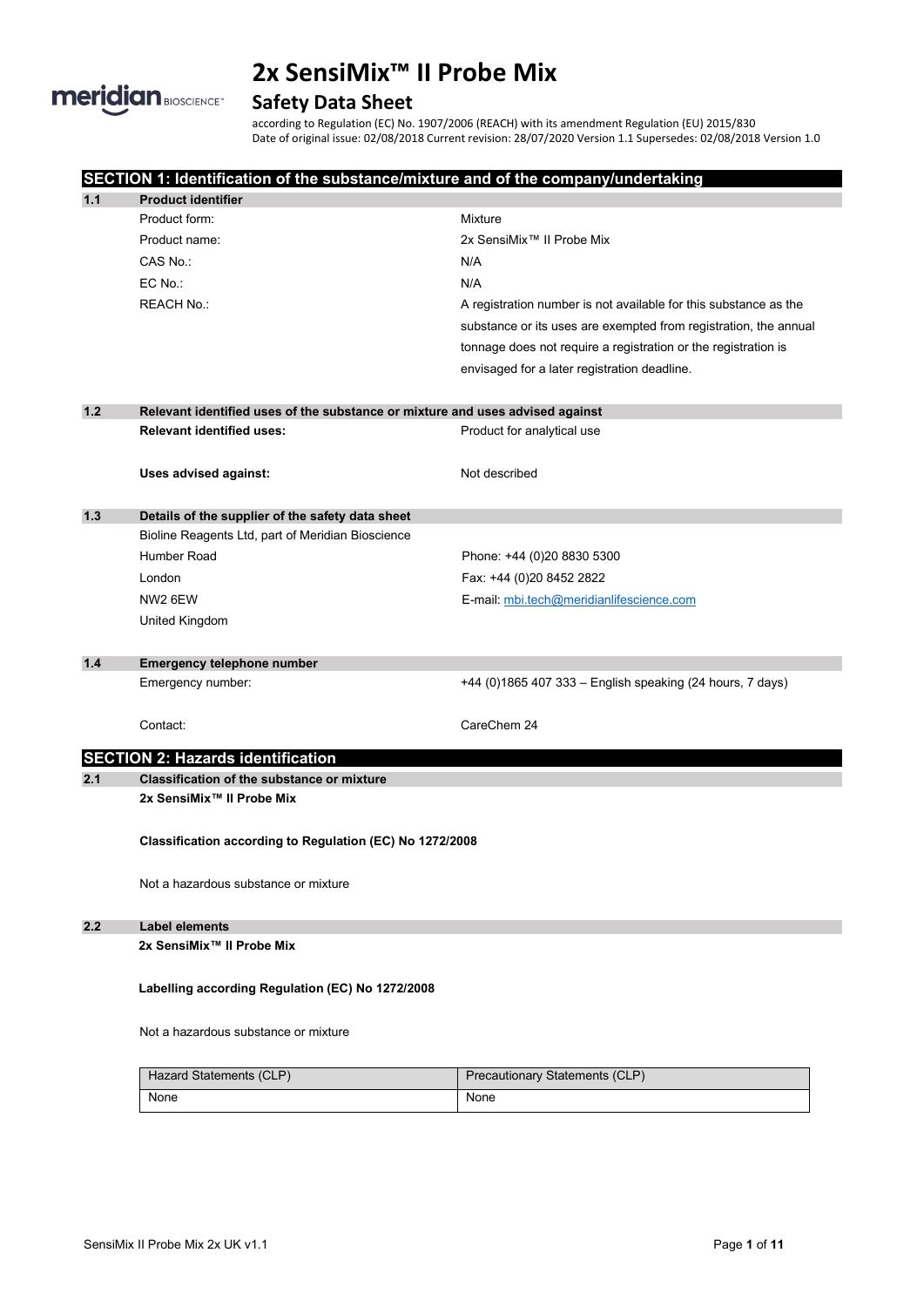

# **Safety Data Sheet**

according to Regulation (EC) No. 1907/2006 (REACH) with its amendment Regulation (EU) 2015/830 Date of original issue: 02/08/2018 Current revision: 28/07/2020 Version 1.1 Supersedes: 02/08/2018 Version 1.0

# **2.3 Other hazards**

#### **Possible hazards from physicochemical properties:**

Some hazards associated with individual components of this mixture are not relevant because the substances are present in concentrations below the GHS cut-off levels, change of physical state or because the mixture/ solution is buffered to pH 4-9 (see GHS Directive 1272/2008/EC Annex I, chapter 3.2.3.1.2.).

This substance/mixture contains no components considered to be either persistent, bioaccumulative and toxic (PBT), or very persistent and very bioaccumulative (vPvB) at levels of 0.1% or higher.

# **SECTION 3: Composition/information on ingredients**

#### **3.1/3.2 Substance or Mixture**

#### **2x SensiMix™ II Probe Mix**

| Name, synonyms and | Product Identifier | Composition | Classification according to |
|--------------------|--------------------|-------------|-----------------------------|
| formulae           |                    |             | Regulation (EC) No.         |
|                    |                    |             | 1272/2008 (CLP)             |
| Glycerol,          | (CAS No.) 56-81-5  | 2.5%        | Not a hazardous             |
| 1,2,3-Propanetriol | (EC No.) 200-289-5 |             | substance or mixture        |
| Glycerin           |                    |             |                             |
| C3H8O3             |                    |             |                             |

### **3.3 Remarks**

List of H, EUR and P phrases: see section 16

# **SECTION 4: First aid measures**

### **4.1 Description of first aid measures**

| First-aid measures general            | If necessary consult a physician. Show this safety data sheet to the medical   |
|---------------------------------------|--------------------------------------------------------------------------------|
|                                       | professional in attendance.                                                    |
| First-aid measures after inhalation   | Remove to fresh air, keep the patient warm and provide resuscitation if        |
|                                       | necessary. If symptoms develop, obtain medical attention.                      |
| First-aid measures after skin contact | Remove contaminated clothing. Rinse the affected skin or mucous                |
|                                       | membrane thoroughly under running water. (If possible) use soap.               |
| First-aid measures after eye contact  | After contact with the eyes rinse thoroughly with plenty of water for at least |
|                                       | 15 minutes with the eyelid wide open.                                          |
| First-aid measures after ingestion    | Do NOT induce vomiting. Never give anything by mouth to an unconscious         |
|                                       | person. Rinse mouth and drink plenty of water.                                 |

# **4.2 Most important symptoms and effects, both acute and delayed**

The most important known symptoms and effects are described in the labelling section 2.2 and/or in section 11 Not expected to present a significant hazard under anticipated conditions of normal use. May cause slight irritation to eyes.

### **4.3 Indication of any immediate medical attention and special treatment needed** No additional recommendations.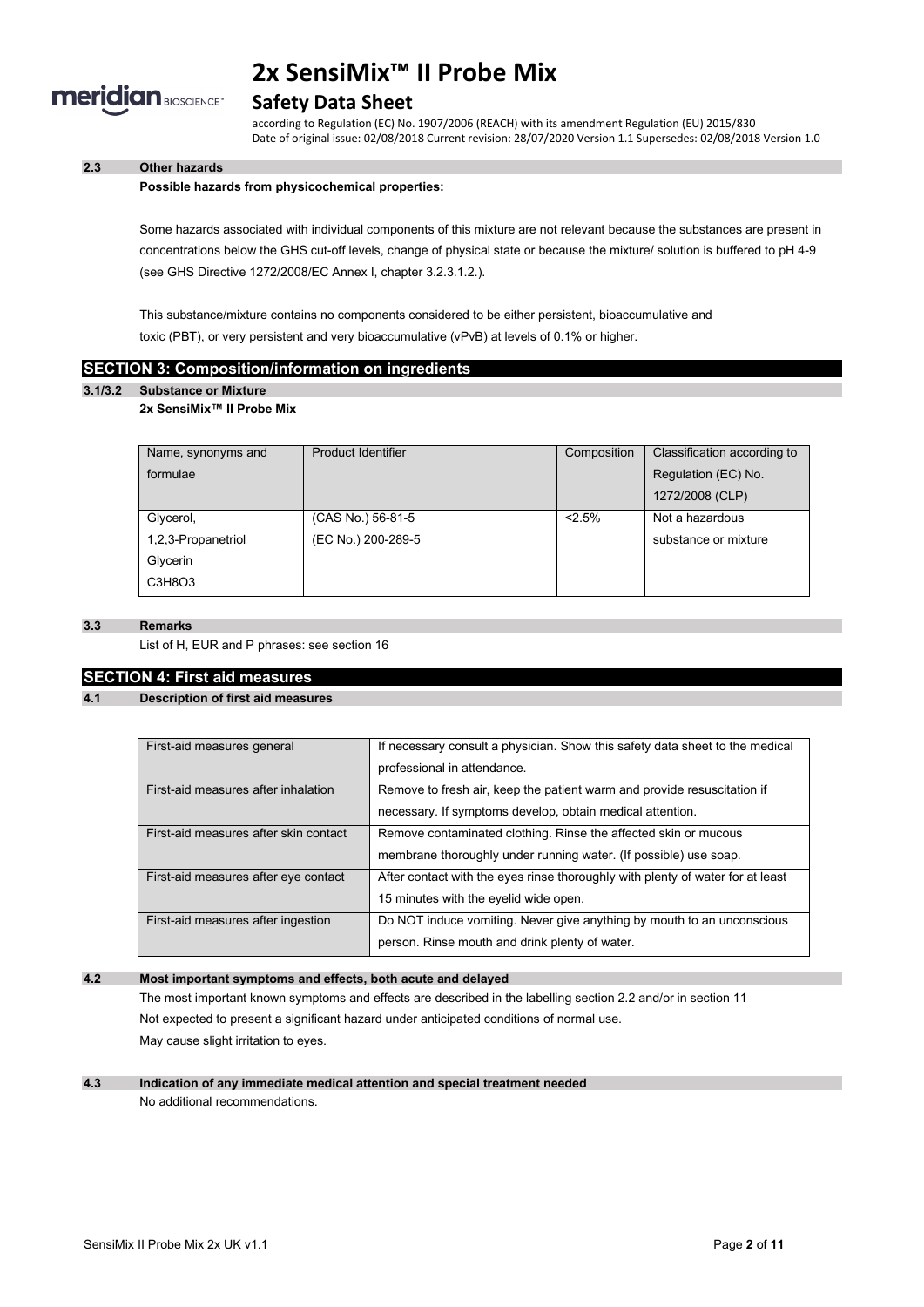

# **Safety Data Sheet**

according to Regulation (EC) No. 1907/2006 (REACH) with its amendment Regulation (EU) 2015/830 Date of original issue: 02/08/2018 Current revision: 28/07/2020 Version 1.1 Supersedes: 02/08/2018 Version 1.0

# **SECTION 5: Firefighting measures**

#### **5.1 Extinguishing media**

Fire extinguishers appropriate to the fire classification, and, if applicable, a fire blanket must be available in a prominent location in the work area.

| Suitable extinguishing media   | All extinguishers like FOAM, WATER SPRAY, DRY POWDER, CARBON |
|--------------------------------|--------------------------------------------------------------|
|                                | DIOXIDE can be used.                                         |
| Unsuitable extinguishing media | None known.                                                  |

#### **5.2 Special hazards arising from the substance or mixture**

| Fire Hazard                         | Not flammable.                                                            |
|-------------------------------------|---------------------------------------------------------------------------|
| Hazardous decomposition products in | Carbon oxides, Nitrogen oxides, Hydrogen chloride gas, Phosphorus oxides, |
| case of fire                        | Potassium oxides. Lithium oxides.                                         |

# **5.3 Advice for firefighters**

| Firefighting instructions      | Product package burns like paper or plastic.                                   |
|--------------------------------|--------------------------------------------------------------------------------|
|                                | Spray any vapours released with water.                                         |
|                                | Retain fire water where possible.                                              |
| Protection during firefighting | Protective breathing apparatus, independent of the ambient air (isolated       |
|                                | equipment), and sealed protective clothing is necessary in the event of large- |
|                                | scale formation of toxic substances.                                           |

#### **5.4 Additional Information**

None.

### **SECTION 6: Accidental release measures**

# **6.1 Personal precautions, protective equipment and emergency procedures**

| For non-emergency personnel | Evacuate unnecessary personnel.                                            |
|-----------------------------|----------------------------------------------------------------------------|
|                             | Avoid breathing vapours, mist or gas.                                      |
|                             | Avoid contact with skin, eyes and clothing.                                |
|                             | Regular staff training is necessary, indicating hazards and precautions on |
|                             | the basis of operating instructions.                                       |
|                             | Restrictions on activity must be observed.                                 |
| For emergency responders    | Wear suitable protective equipment as defined in section 8.2               |
|                             | Prevent further leakage or spillage if safe to do so.                      |
|                             | Avoid release of materials into the environment.                           |

# **6.2 Environmental precautions**

Notify authorities if large amounts of the product enters sewers or public waters.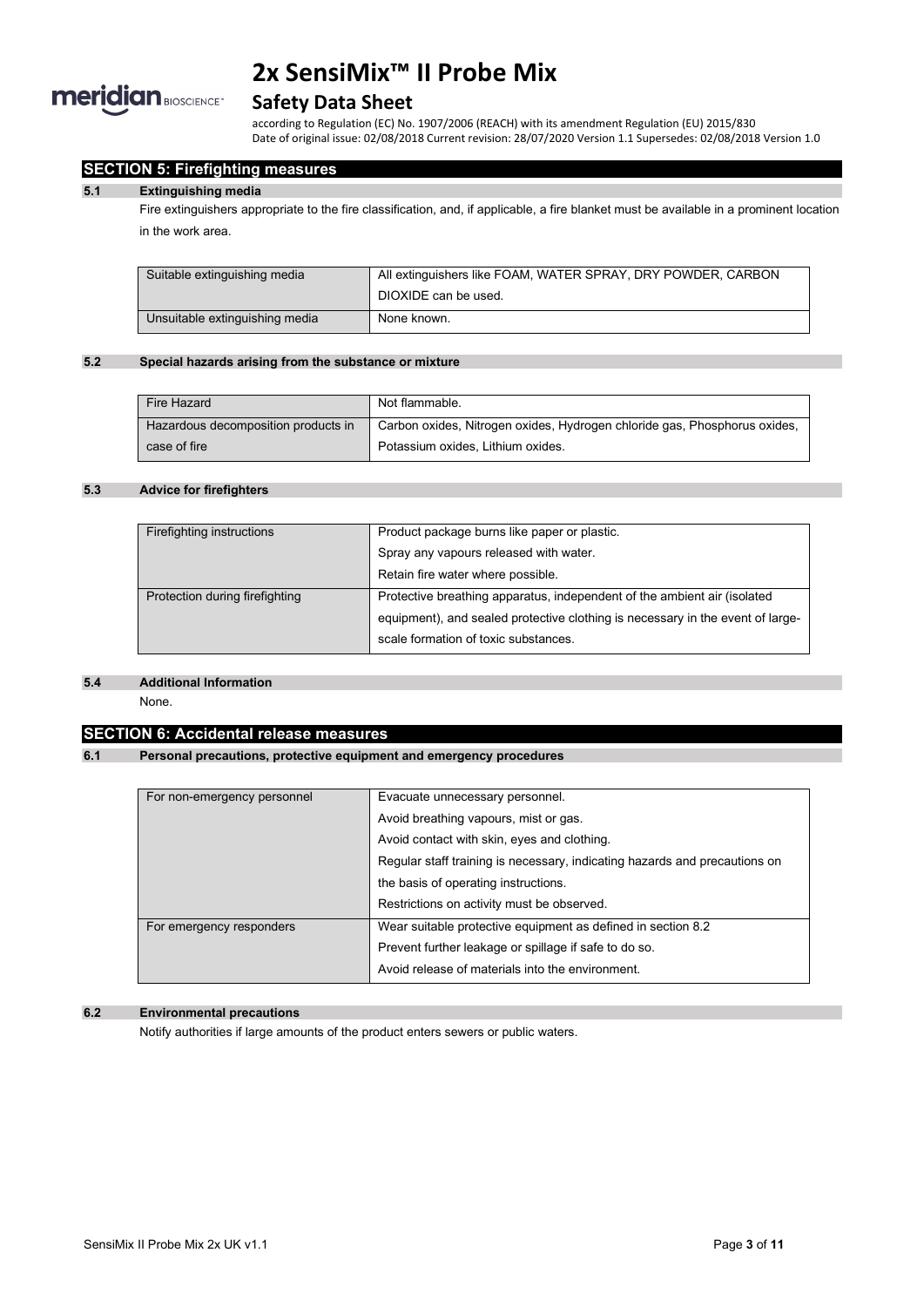

# **Safety Data Sheet**

according to Regulation (EC) No. 1907/2006 (REACH) with its amendment Regulation (EU) 2015/830 Date of original issue: 02/08/2018 Current revision: 28/07/2020 Version 1.1 Supersedes: 02/08/2018 Version 1.0

# **6.3 Methods and material for containment and cleaning up**

| Small Scale release | Make use of general chemical spill kit or other absorbent material.          |
|---------------------|------------------------------------------------------------------------------|
|                     | Clean any contaminated equipment and floors with plenty of water.            |
|                     | Collect small amounts of leaked liquid and flush with copious amounts of     |
|                     | water into drains.                                                           |
| Large Scale release | Bind any escaping liquid with inert absorbent material (sand, vermiculite or |
|                     | similar).                                                                    |
|                     | Block/ prevent liquid entering any open drain.                               |
|                     | Collect contaminated materials and dispose in accordance to local            |
|                     | regulations for the disposal of hazardous chemicals.                         |
|                     |                                                                              |

# **6.4 Reference to other sections**

SECTION 5.4: Additional fire precautions.

SECTION 8: Exposure controls/personal protection.

SECTION 13: Disposal considerations.

### **SECTION 7: Handling and storage**

# **7.1 Precautions for safe handling**

| Precautions for safe handling | Handling in accordance with the instructions supplied with the product. |  |
|-------------------------------|-------------------------------------------------------------------------|--|
|                               | Provide adequate ventilation.                                           |  |
|                               | Avoid breathing vapours, mist or gas.                                   |  |
|                               | Avoid contact with skin, eyes and clothing.                             |  |
| Hygiene measures              | Handle in accordance with good industrial hygiene and safety practice.  |  |
|                               | Take off contaminated clothing and wash before reuse.                   |  |
|                               | Wash hands and other exposed areas with mild soap and water before      |  |
|                               | eating, drinking or smoking and when leaving work.                      |  |

# **7.2 Conditions for safe storage, including any incompatibilities**

| Storage conditions     | Keep only in the original container.                          |  |
|------------------------|---------------------------------------------------------------|--|
|                        | Store in a cool well ventilated place out of direct sunlight. |  |
|                        | Keep container closed when not in use.                        |  |
|                        | Hygroscopic.                                                  |  |
| Incompatible materials | Store separately from: Bases, Oxidizing agents, Strong acids. |  |

# **7.3 Specific end use(s)**

Apart from the uses mentioned in section 1.2 no other specific uses are stipulated.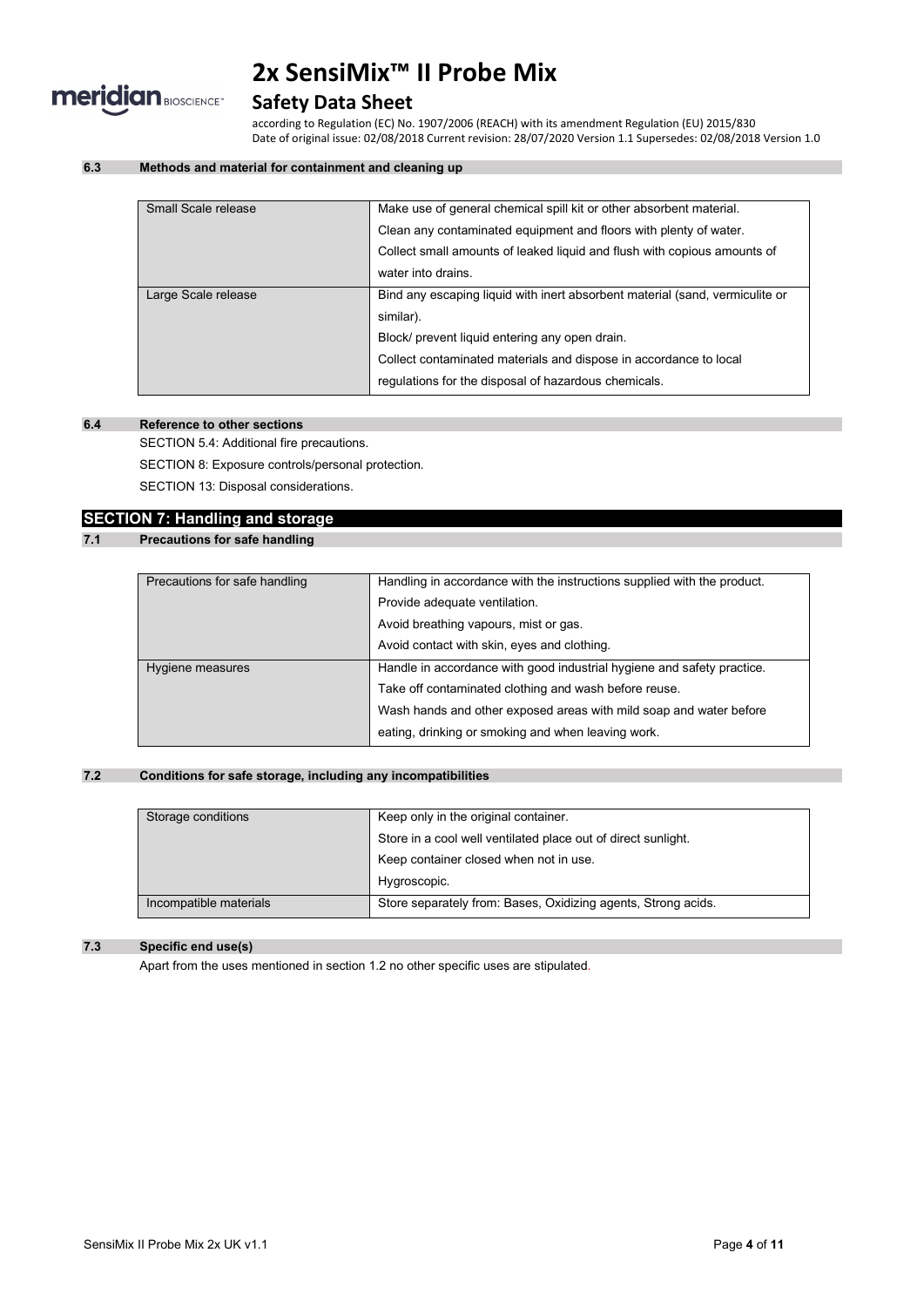

# **Safety Data Sheet**

according to Regulation (EC) No. 1907/2006 (REACH) with its amendment Regulation (EU) 2015/830 Date of original issue: 02/08/2018 Current revision: 28/07/2020 Version 1.1 Supersedes: 02/08/2018 Version 1.0

# **SECTION 8: Exposure controls/personal protection**

### **8.1 Control parameters**

| Glycerol       |                               |                                                                          |
|----------------|-------------------------------|--------------------------------------------------------------------------|
| United Kingdom | WEL TWA (mg/m <sup>3</sup> )  | 10 mg/m $3$                                                              |
| United Kingdom | WEL TWA (ppm)                 | N/A                                                                      |
| United Kingdom | WEL STEL (mg/m <sup>3</sup> ) | N/A                                                                      |
| United Kingdom | WEL STEL (ppm)                | N/A                                                                      |
| United Kingdom | Remark (WEL)                  | Where no specific short-term exposure<br>limit is listed, a figure three |
|                |                               | times the long-term exposure should be                                   |
|                |                               | used.                                                                    |

# **8.2 Exposure controls**

| Appropriate engineering controls: | Good ventilation or extraction system in the room, floor resistant to         |
|-----------------------------------|-------------------------------------------------------------------------------|
|                                   | chemicals and washing facilities available.                                   |
| General controls                  | Avoid all unnecessary exposure.                                               |
|                                   | Handle in accordance with good industrial hygiene and safety practice.        |
| Respiratory protection            | Respiratory protection not normally required.                                 |
|                                   | For nuisance exposures or if risk assessment requires, use type OV/AG (US)    |
|                                   | or type ABEK (EU EN 14387) respirator cartridges. Use respirators and         |
|                                   | components tested and approved under appropriate government standards         |
|                                   | such as NIOSH (US) or CEN (EU).                                               |
| Eye protection                    | Use equipment for eye protection tested and approved under appropriate        |
|                                   | government standards such as NIOSH (US) or EN166 (EU) with integrated         |
|                                   | side shields or wrap-around protection.                                       |
| Hand protection                   | Handle with gloves.                                                           |
|                                   | Gloves must be inspected prior to use. Use proper glove removal technique     |
|                                   | (without touching glove's outer surface) to avoid skin contact with this      |
|                                   | product.                                                                      |
|                                   | Wear protective gloves that satisfy the specifications of EU Directive        |
|                                   | 89/686/EEC and the standard EN374 derived from it.                            |
|                                   | Exact breakthrough times to be found through the manufacturer of the          |
|                                   | protective gloves and must be observed.                                       |
|                                   | Gloves should be removed and replaced if there are any signs of               |
|                                   | degradation or breakthrough.                                                  |
|                                   |                                                                               |
|                                   | If used in solution, or mixed with other substances, and under conditions     |
|                                   | which differ from EN374, contact the supplier of the CE approved gloves.      |
| Skin and body protection          | Long sleeved protective clothing.                                             |
| Thermal protection                | Not required for normal conditions of use.                                    |
| Other information                 | Eating, drinking, smoking, taking snuff and storage of food in work areas and |
|                                   | at outdoor workplaces is prohibited. Avoid contact with the skin, eyes and    |
|                                   | clothing. Rinse any clothing on which the substance has been spilled, and     |
|                                   | soak it in water. Wash hands thoroughly with soap and water when stopping     |
|                                   | work and before eating.                                                       |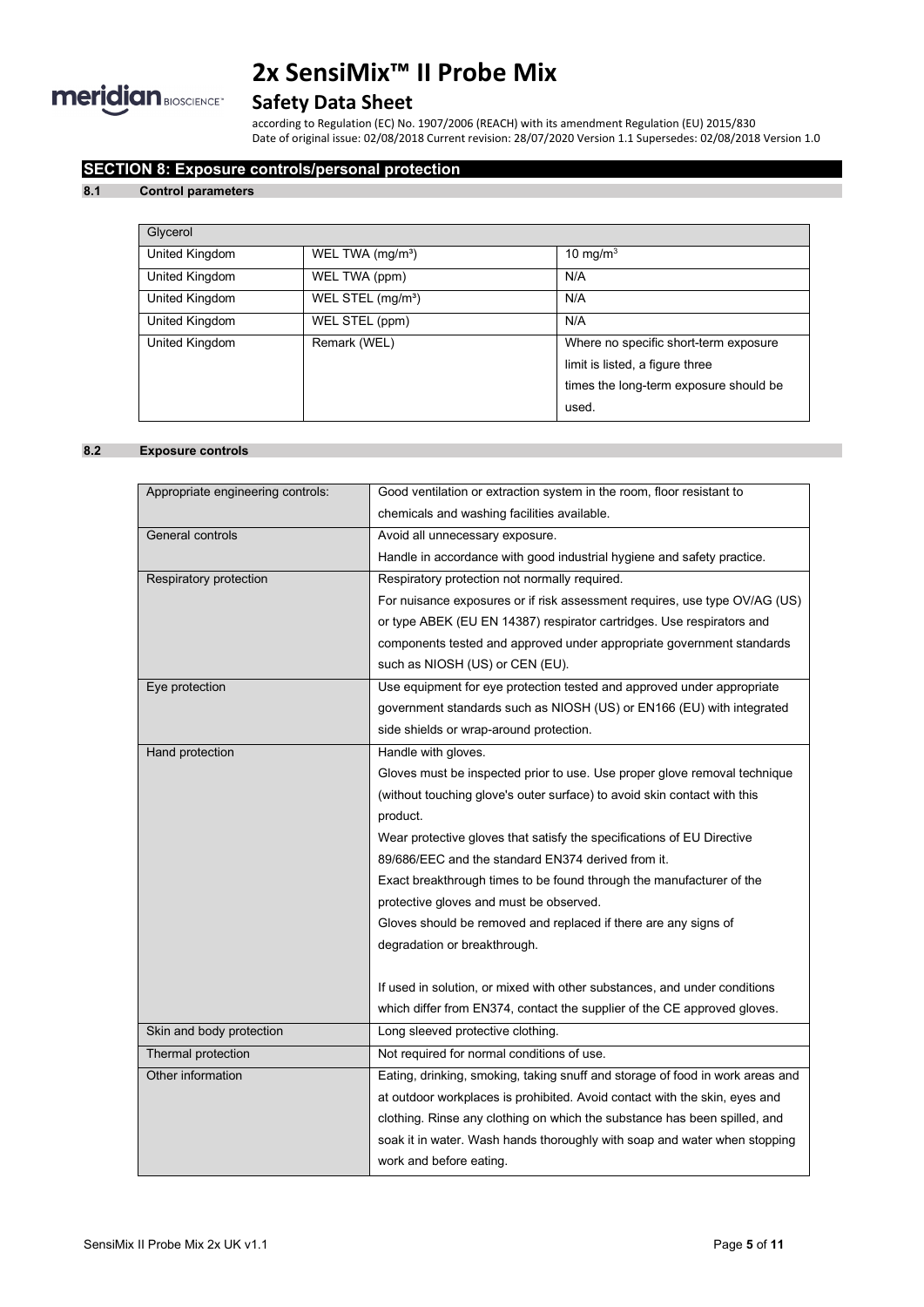

# **Safety Data Sheet**

according to Regulation (EC) No. 1907/2006 (REACH) with its amendment Regulation (EU) 2015/830 Date of original issue: 02/08/2018 Current revision: 28/07/2020 Version 1.1 Supersedes: 02/08/2018 Version 1.0

These recommendations are advisory only and must be evaluated by an industrial hygienist and safety officer familiar with the specific situation of anticipated use by our customers. It should not be construed as offering an approval for any specific use scenario.

# **SECTION 9: Physical and chemical properties**

**9.1 Information on basic physical and chemical properties**

| 2x SensiMix <sup>™</sup> Il Probe Mix       |                                                 |
|---------------------------------------------|-------------------------------------------------|
| Physical state:                             | Liquid                                          |
| Colour:                                     | Colourless                                      |
| Molecular Mass:                             | No data available                               |
| Odour:                                      | Odourless                                       |
| Odour threshold:                            | No data available                               |
| pH:                                         | No data available                               |
| Relative evaporation rate (butylacetate=1): | No data available                               |
| Melting point:                              | No data available                               |
| Freezing point:                             | No data available                               |
| Boiling point:                              | No data available                               |
| Flash point:                                | No data available                               |
| Auto-ignition temperature:                  | No data available                               |
| Decomposition temperature:                  | No data available                               |
| Flammability (solid, gas):                  | Not applicable                                  |
| Vapour pressure:                            | No data available                               |
| Relative vapour density at 20 °C:           | No data available                               |
| Relative density:                           | ~1.0 $\frac{1}{9}$ /cm <sup>3</sup> (Water = 1) |
| Solubility:                                 | No data available                               |
| Log Pow:                                    | No data available                               |
| Viscosity, kinematic:                       | No data available                               |
| Viscosity, dynamic:                         | No data available                               |
| Oxidising properties:                       | No data available                               |
| Explosive properties:                       | No data available                               |
| Explosive limits:                           | No data available                               |

# **9.2 Other information**

Data for the other parameters of the mixtures are not available, because no registration and no chemical safety report is required.

**Relevant Properties of Substance Group**: None

# **SECTION 10: Stability and reactivity 10.1 Reactivity** Stable under normal conditions.

### **10.2 Chemical stability**

Stable under recommended conditions.

### **10.3 Possibility of hazardous reactions** None known.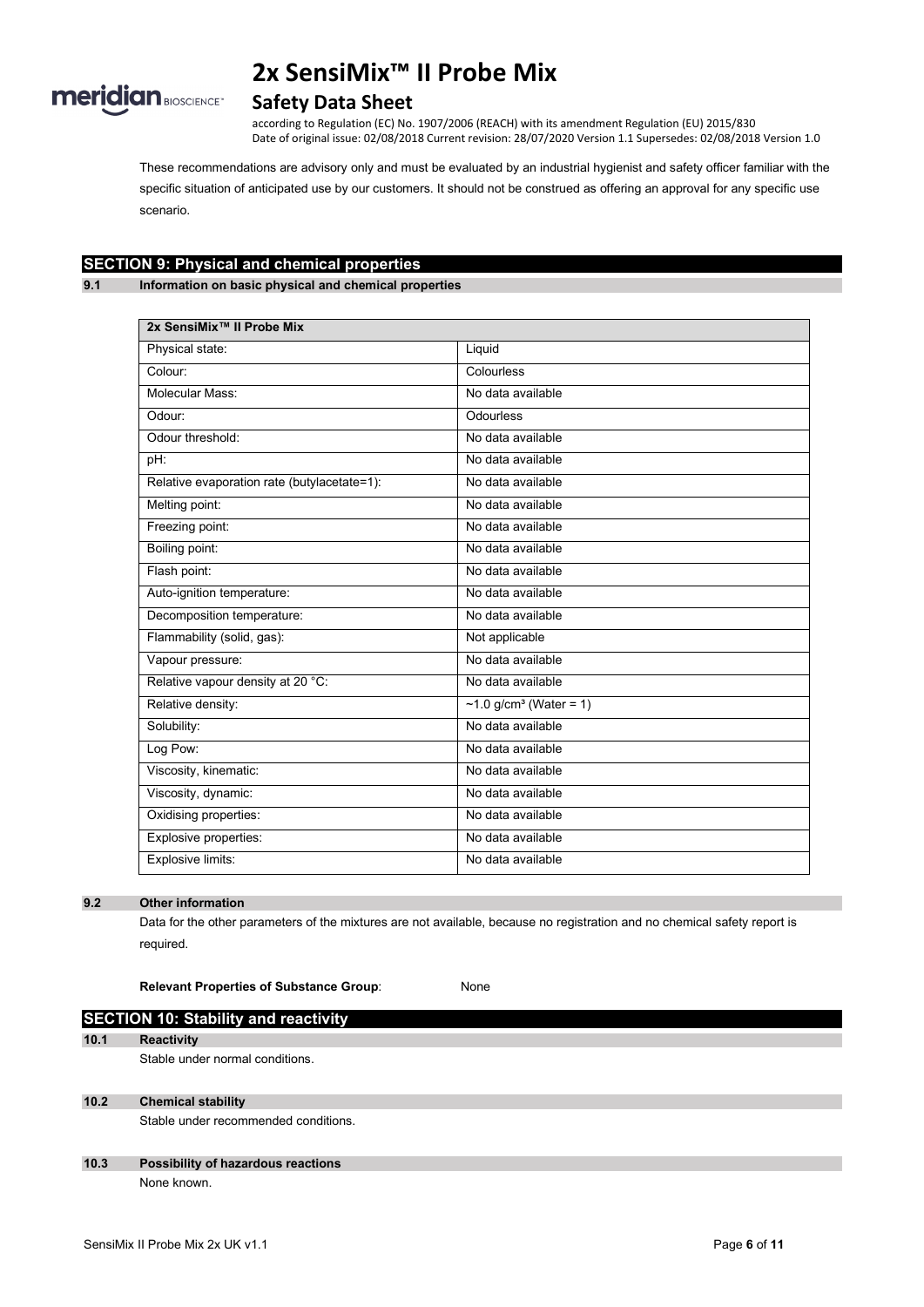

# **Safety Data Sheet**

according to Regulation (EC) No. 1907/2006 (REACH) with its amendment Regulation (EU) 2015/830 Date of original issue: 02/08/2018 Current revision: 28/07/2020 Version 1.1 Supersedes: 02/08/2018 Version 1.0

**10.4 Conditions to avoid**

Extremely high or low temperatures.

# **10.5 Incompatible materials**

Bases, Oxidizing agents, Strong acids.

#### **10.6 Hazardous decomposition products**

Hazardous decomposition products formed under fire conditions – Carbon oxides, Nitrogen oxides, Hydrogen chloride gas, Phosphorus oxides, Potassium oxides, Lithium oxides.

In the event of fire: see section 5

# **SECTION 11: Toxicological information**

#### **11.1 Information on toxicological effects**

| Glycerol                        |                             |
|---------------------------------|-----------------------------|
| LD50 oral rat                   | 12,600 mg/kg                |
| LC50 inhalation rat 4hr         | $>2.75$ mg/l                |
| LD50 Dermal rabbit              | 10,000 mg/kg                |
| LD50 Dermal guinea pig          | 56750 mg/kg                 |
| <b>TSCA Inventory:</b>          | Listed (1,2,3-Propanetriol) |
| California Proposition 65 List: | Not listed                  |
| Australia NICNAS:               | Not listed                  |
| Canada CEPA 1999:DSL:           | Not listed                  |
| Japan CSCL/PRTR:                | Not listed                  |
| Japan PDSCL:                    | Not listed                  |
| Japan ISHL:                     | Not listed                  |
| South Korea TCCA:               | Not listed                  |
| Korea Exist.Chem.Inventory:     | KE-29297                    |
| RTECS:                          | MA8050000                   |

Quantitative data on the toxicity of this product is not available.

| 2x SensiMix™ II Probe Mix         |                                                                      |
|-----------------------------------|----------------------------------------------------------------------|
| Acute toxicity                    | Not classified.                                                      |
| Additional information            | Based on available data, the classification criteria are not<br>met. |
| Skin corrosion/irritation         | Not classified.                                                      |
| Additional information            | Based on available data, the classification criteria are not<br>met. |
| Serious eye damage/irritation     | Not classified.                                                      |
| Additional information            | Based on available data, the classification criteria are not<br>met. |
| Respiratory or skin sensitisation | Not classified.                                                      |
| Additional information            | Based on available data, the classification criteria are not<br>met. |
| Germ cell mutagenicity            | Not classified.                                                      |
| Additional information            | Based on available data, the classification criteria are not<br>met. |
| Carcinogenicity                   | Not classified.                                                      |
| Additional information            | Based on available data, the classification criteria are not<br>met  |
| Reproductive toxicity             | Not classified.                                                      |
| Additional information            | Based on available data, the classification criteria are not<br>met  |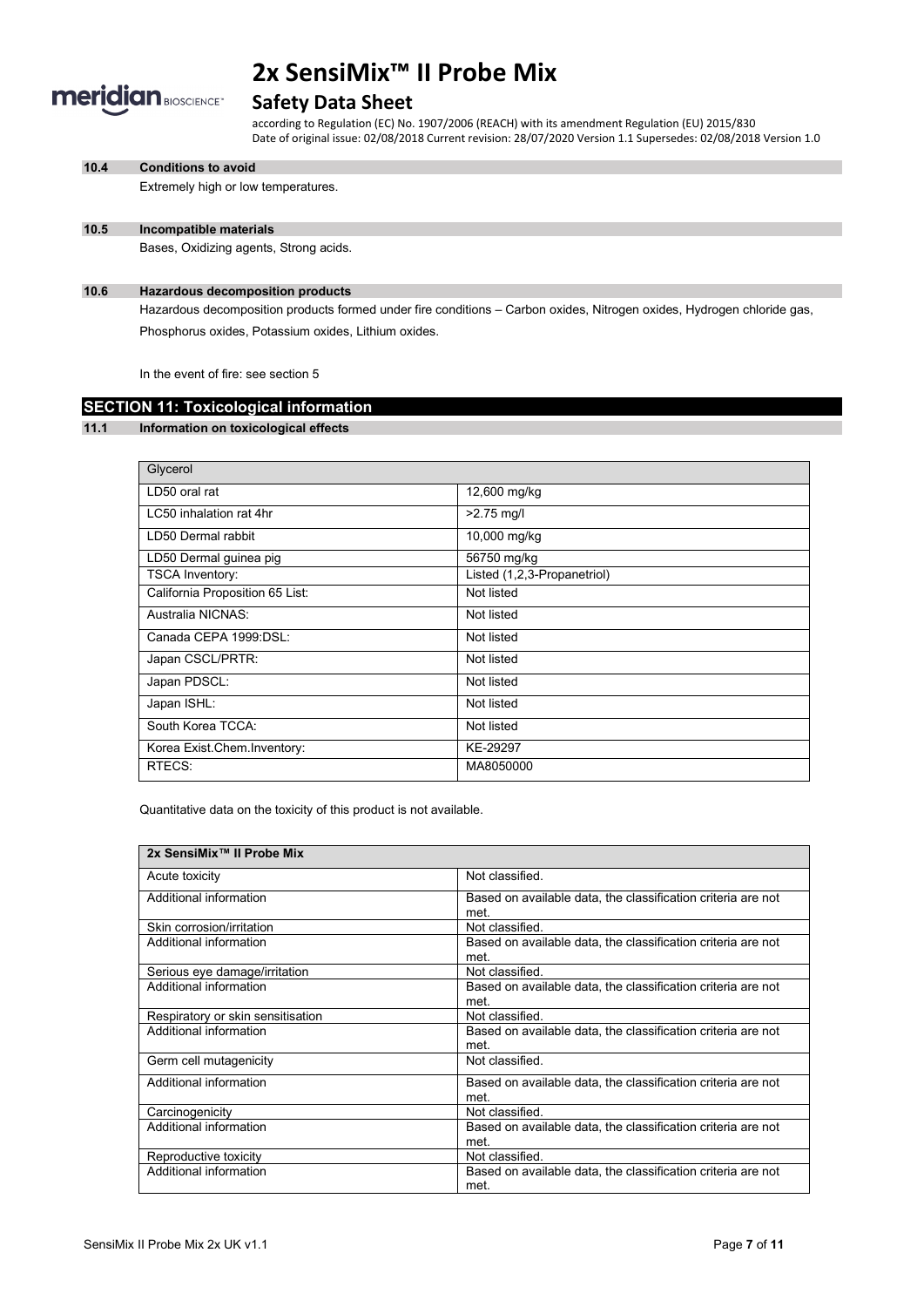

# **Safety Data Sheet**

according to Regulation (EC) No. 1907/2006 (REACH) with its amendment Regulation (EU) 2015/830 Date of original issue: 02/08/2018 Current revision: 28/07/2020 Version 1.1 Supersedes: 02/08/2018 Version 1.0

| Specific target organ toxicity (single exposure) | Not classified.                                              |
|--------------------------------------------------|--------------------------------------------------------------|
| Additional information                           | Based on available data, the classification criteria are not |
|                                                  | met.                                                         |
| Aspiration hazard                                | Not classified.                                              |
| Additional information                           | Based on available data, the classification criteria are not |
|                                                  | met.                                                         |
| Potential adverse human health effects and       | Not expected to present a significant hazard under           |
| symptoms:                                        | anticipated conditions of normal use.                        |

# **SECTION 12: Ecological information**

### **12.1 Toxicity**

| Glycerol                                         |                 |
|--------------------------------------------------|-----------------|
| Ecology - Water                                  | Not Classified  |
| LC50 - Fish (Salmo gairdneri) 96hr               | 54,000 mg/l     |
| LC50 - Bacteria, activated sludge                | $> 1,000$ mg/l  |
| EC50 - Daphnia (daphnia magna, locomotor effect) | $> 10,000$ mg/l |
| 24hr                                             |                 |

Environmental hazards must not be labelled with P phrases until 125 mL or 125 g (EU 1272/2008 Annex I - 1.5.2).

# **12.2 Persistence and degradability**

| Glycerol       |                   |
|----------------|-------------------|
| Biodegradation | No data available |

# **12.3 Bioaccumulative potential**

| Glycerol                            |                                     |
|-------------------------------------|-------------------------------------|
| Bioconcentration factor (BCF REACH) | No additional information available |
| Log Pow                             | $-1.76$                             |

# **12.4 Mobility in soil**

| Glycerol       |                      |
|----------------|----------------------|
| Ecology - Soil | Miscible with water. |

### **12.5 Results of PBT and vPvB assessment**

| Glycerol                                                                               |
|----------------------------------------------------------------------------------------|
| This substance/mixture does not meet the PBT criteria of REACH regulation, annex XIII  |
| This substance/mixture does not meet the vPvB criteria of REACH regulation, annex XIII |

#### **12.6 Other adverse effects**

#### Glycerol

No additional information available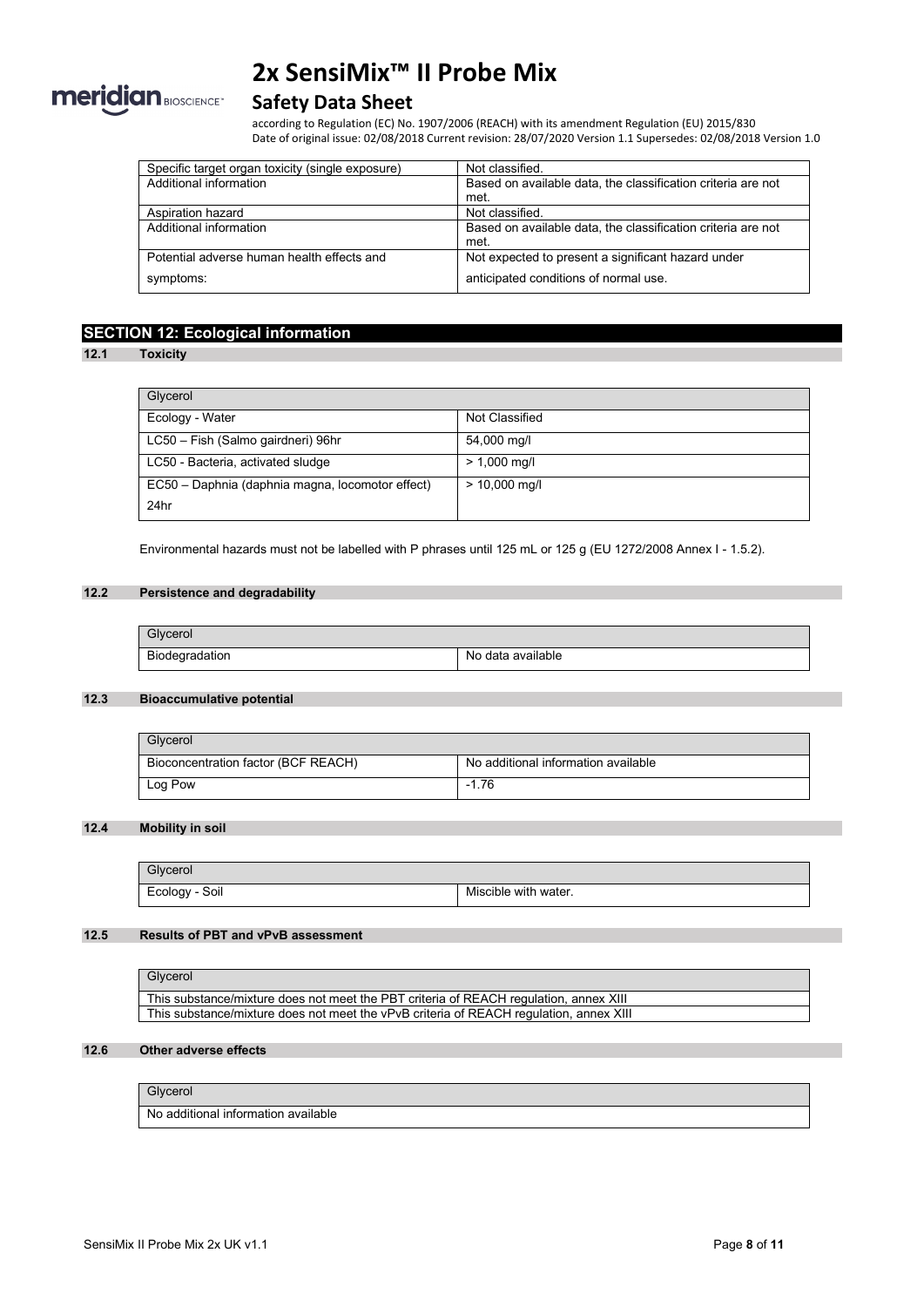

# **Safety Data Sheet**

according to Regulation (EC) No. 1907/2006 (REACH) with its amendment Regulation (EU) 2015/830 Date of original issue: 02/08/2018 Current revision: 28/07/2020 Version 1.1 Supersedes: 02/08/2018 Version 1.0

| Waste disposal recommendations: | <b>Product</b>                                                             |
|---------------------------------|----------------------------------------------------------------------------|
|                                 | Offer surplus and non-recyclable solutions to a licensed disposal company. |
|                                 | Contaminated packaging                                                     |
|                                 | Dispose of as unused product.                                              |

# **SECTION 14: Transport information**

**SECTION 13: Disposal considerations**

In accordance with ADR / RID / IMDG / IATA / ADN

# **14.1 UN number**

| UN-No. (ADR)  | Not regulated |
|---------------|---------------|
| UN-No. (IMDG) | Not regulated |
| UN-No. (IATA) | Not regulated |
| UN-No. (ADN)  | Not regulated |
| UN-No. (RID)  | Not regulated |

# **14.2 UN proper shipping name**

| Proper Shipping Name        | Not regulated |
|-----------------------------|---------------|
| Proper Shipping Name (IMDG) | Not regulated |
| Proper Shipping Name (IATA) | Not regulated |
| Proper Shipping Name (ADN)  | Not regulated |
| Proper Shipping Name (RID)  | Not regulated |

### **14.3 Transport hazard class(es)**

| Transport hazard class(es) (ADR)  | Not regulated |
|-----------------------------------|---------------|
| Transport hazard class(es) (IMDG) | Not regulated |
| Transport hazard class(es) (IATA) | Not regulated |
| Transport hazard class(es) (ADN)  | Not regulated |
| Transport hazard class(es) (RID)  | Not regulated |

# **14.4 Packing group**

| Packing group        | Not regulated |
|----------------------|---------------|
| Packing group (IMDG) | Not regulated |
| Packing group (IATA) | Not regulated |
| Packing group (ADN)  | Not regulated |
| Packing group (RID)  | Not regulated |

# **14.5 Environmental hazards**

| Dangerous for the environment | No                                           |
|-------------------------------|----------------------------------------------|
| Marine pollutant              | No                                           |
| Other information             | supplementary information available י<br>No. |

# **14.6 Special precautions for user**

| Overland transport        | Not regulated |
|---------------------------|---------------|
| Transport by sea          | Not regulated |
| Air transport             | Not regulated |
| Inland waterway transport | Not regulated |
| Rail transport            | Not regulated |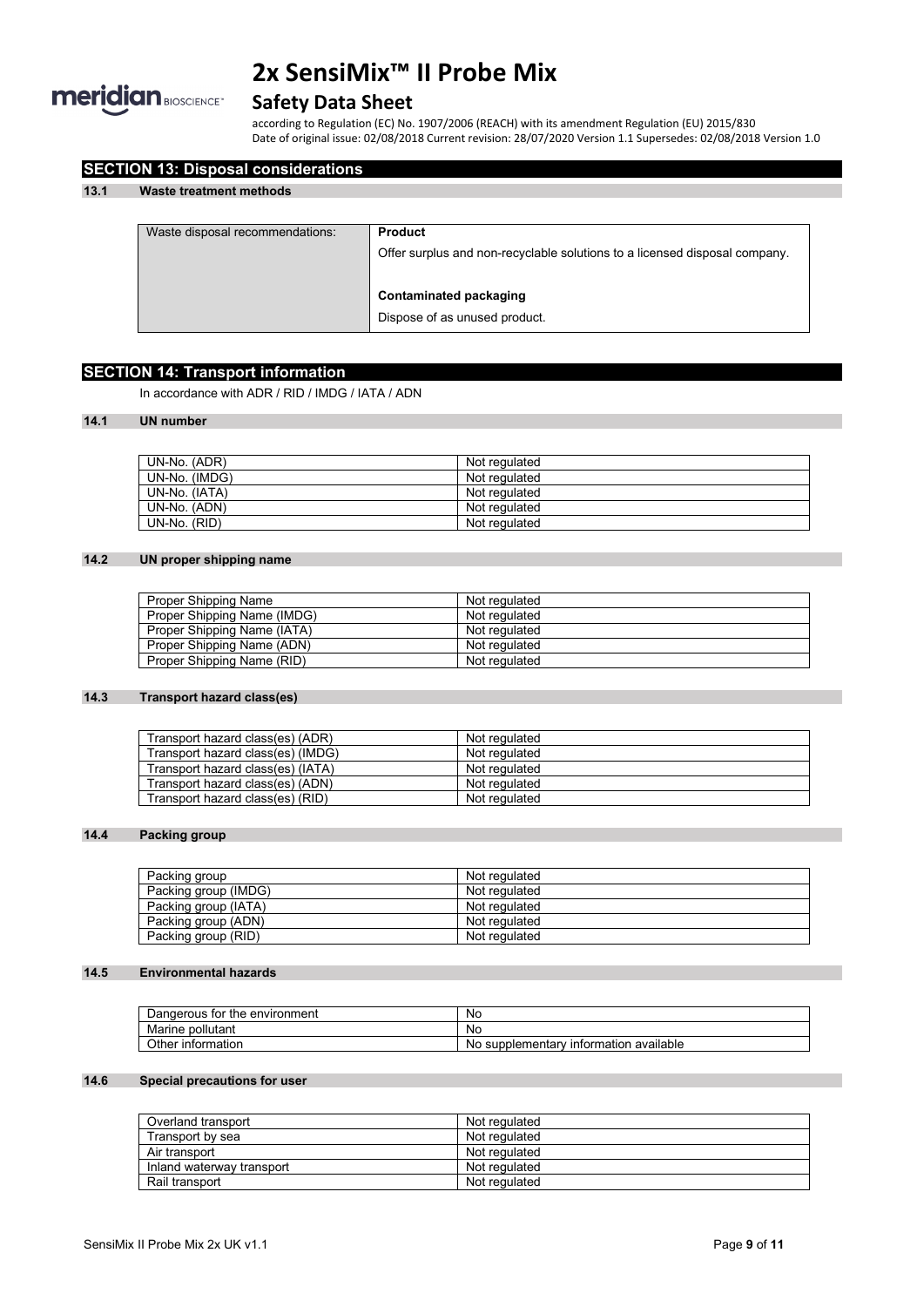

# **Safety Data Sheet**

according to Regulation (EC) No. 1907/2006 (REACH) with its amendment Regulation (EU) 2015/830 Date of original issue: 02/08/2018 Current revision: 28/07/2020 Version 1.1 Supersedes: 02/08/2018 Version 1.0

**14.7 Transport in bulk according to Annex II of MARPOL and the IBC Code**

### Not applicable

# **SECTION 15: Regulatory information**

### **15.1 Safety, health and environmental regulations/legislation specific for the substance or mixture**

#### **Authorisations and/or restrictions on use:**

REACH - Candidate List of Substances of Very High Concern for Authorisation (Article 59) p-tertiary-Octylphenoxy polyethyl alcohol.

This product contains a substance listed on Annex XIV of the REACH Regulation (EC) Nr. 1907/2006.

Listed substance / Sunset Date: p-tertiary-Octylphenoxy polyethyl alcohol / 04.01.2021.

After the sunset date the use of this substance requires either an authorization or can only be used for exempted uses, e.g. use in scientific research and development which includes routine analytics or use as intermediate.

# **15.2 Chemical safety assessment**

**No chemical safety assessment has been carried out**

# **SECTION 16: Other Information**

### **16.1 Full text of H, EUH and P statements**

None None None

# **16.2 Training Advice**

Regular safety training

# **16.3 Abbreviations and acronyms**

| <b>ADR</b>    | Accord européen relatif au transport international des marchandises Dangereuses par Route      |
|---------------|------------------------------------------------------------------------------------------------|
| <b>ATE</b>    | <b>Acute Toxicity Estimate</b>                                                                 |
| CAS           | Chemical Abstracts Service number                                                              |
| <b>CLP</b>    | Classification, Labeling and Packaging                                                         |
| <b>DNEL</b>   | Derived No effect Limit                                                                        |
| EC            | European Community                                                                             |
| <b>EC50</b>   | Effective Concentration 50%                                                                    |
| EN            | European Norm                                                                                  |
| <b>IARC</b>   | International Agency for Research on Cancer                                                    |
| <b>IATA</b>   | International Air Transport Association                                                        |
| <b>IBC</b>    | Intermediate Bulk Container                                                                    |
| <b>IMDG</b>   | International Maritime Dangerous Goods Code                                                    |
| <b>IMO</b>    | International Maritime Organisation                                                            |
| LC50          | Lethal Concentration 50%                                                                       |
| LD50          | Lethal Dose 50%                                                                                |
| <b>MAC</b>    | <b>Maximal Allowed Concentration</b>                                                           |
| O/W           | Oil-in-Water (chemistry)                                                                       |
| OECD          | Organisation for Economic Co-operation and Development                                         |
| PBT           | Persistent, bioaccumulative and toxic                                                          |
| <b>PMcc</b>   | Pensky-Martens Closed Cup test                                                                 |
| PNEC          | Predicted no effect concentration                                                              |
| <b>REACH</b>  | Registration, Evaluation and Authorisation of CHemicals                                        |
| <b>RID</b>    | Règlement concernant le transport international ferroviaire de marchandises                    |
| <b>STEL</b>   | Short Term Exposure Limit                                                                      |
| <b>TWA</b>    | <b>Time Weighted Average</b>                                                                   |
| <b>UNXXXX</b> | Number assigned by the United Nations Committee of Experts on the Transport of Dangerous Goods |
| vPvB          | Very persistent and very bioaccumulative                                                       |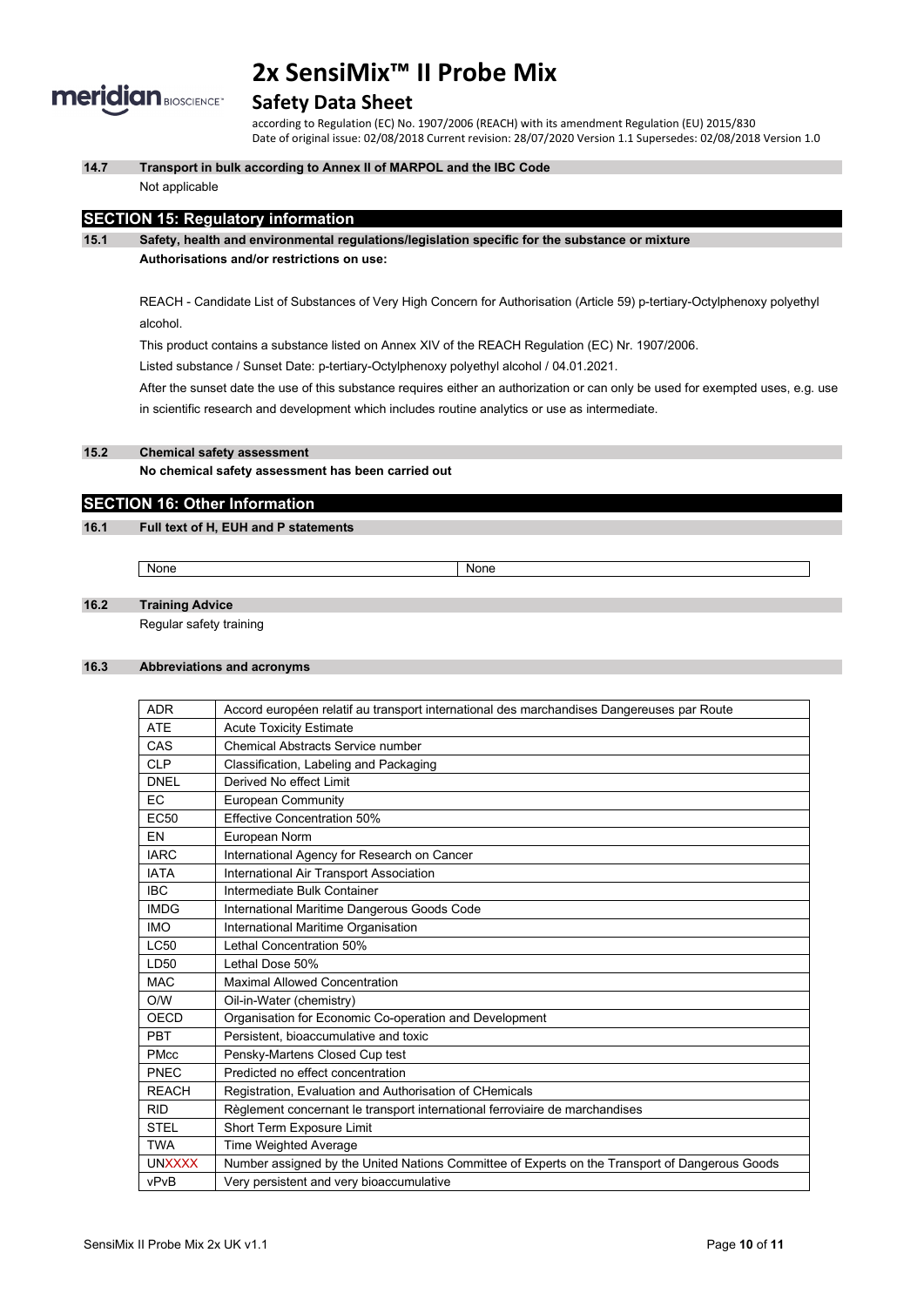

# **Safety Data Sheet**

according to Regulation (EC) No. 1907/2006 (REACH) with its amendment Regulation (EU) 2015/830 Date of original issue: 02/08/2018 Current revision: 28/07/2020 Version 1.1 Supersedes: 02/08/2018 Version 1.0

#### **16.4 Recommended Restriction on Use**

Only for professional user working under controlled conditions.

Consider employee restrictions for young people (e.g. 94/33/EC)

Consider employee restrictions for pregnant women and nursing women (e.g. 92/85/EEC)

#### **16.5 Further Information**

**Bioline Reagents Ltd,** part of Meridian Bioscience, provides the information contained herein in good faith being up-to-date of own realizations at revision time. This document is intended only as a guide to the appropriate precautionary handling of the material by a properly trained person using this product. Individuals receiving the information must exercise their independent judgement in determining its appropriateness for a particular purpose.

**Bioline Reagents Ltd,** part of Meridian Bioscience, makes NO REPRESENTATIONS or WARRANTIES, either expressed or implied, including without limitation any warranties of merchantability, fitness for a particular purpose with respect to the information set forth herein or the product to which the information refers.

Accordingly, **Bioline Reagents Ltd**, Meridian Bioscience or other subsidiaries, will not be responsible for damages resulting from use of or reliance upon this information. See terms and conditions at the end of our price lists for additional information.

#### **16.6 Sources of Key Data**

UK – Control of Substances Hazardous to Health Regulations 2002 (as amended). Health and Safety at Work etc. Act 1974 (as amended). Guidance Workplace Exposure Limits EH40.

EU – REGULATION (EC) No 1272/2008 OF THE EUROPEAN PARLIAMENT AND OF THE COUNCIL of 16 December 2008 on classification, labelling and packaging of substances and mixtures, amending and repealing Directives 67/548/EEC and 1999/45/EC, and amending Regulation (EC) No 1907/2006. Regulation 453/2010/EU REACH - REQUIREMENTS FOR THE COMPILATION OF SAFETY DATA SHEETS Regulation 487/2013/EU, 4th adaptation of CLP regulation to technical and scientific progress. Legislation Regulation (EC) No 1907/2006 of the European Parliament and of the Council of 18 December 2006 concerning the Registration, Evaluation, Authorisation and Restriction of Chemicals (REACH) (as amended). Commission Regulation (EU) No 2015/830 of 28 May 2015.

German act governing protection from hazardous substances (Chemicals Act / Chemikaliengesetz- ChemG), revised on August 2013 German order governing protection from hazardous substances (Ordinance on Hazardous Substances / Gefahrstoffverordnung - GefStoffV), revised on November 2010, according to Directive 98/24/EC TRGS 900, German engineering rules governing limits in air at work, updated February 2015 SUVA .CH, Limits in air at work 2009, revised on 01.2009. KÜHN, BIRETT Merkblätter Gefährliche Arbeitsstoffe (Data Sheets of Hazardous Substances)., updated October 2011

Republic of China – 职业病防治法

USA – Occupational Safety and Health Administration (OSHA) Occupational Exposure Limits - Table Z-1 Limits for Air Contaminants. The American Conference of Governmental Industrial Hygienists (ACGIH).

Australia - Work Health and Safety (WHS) Act and the WHS Regulations.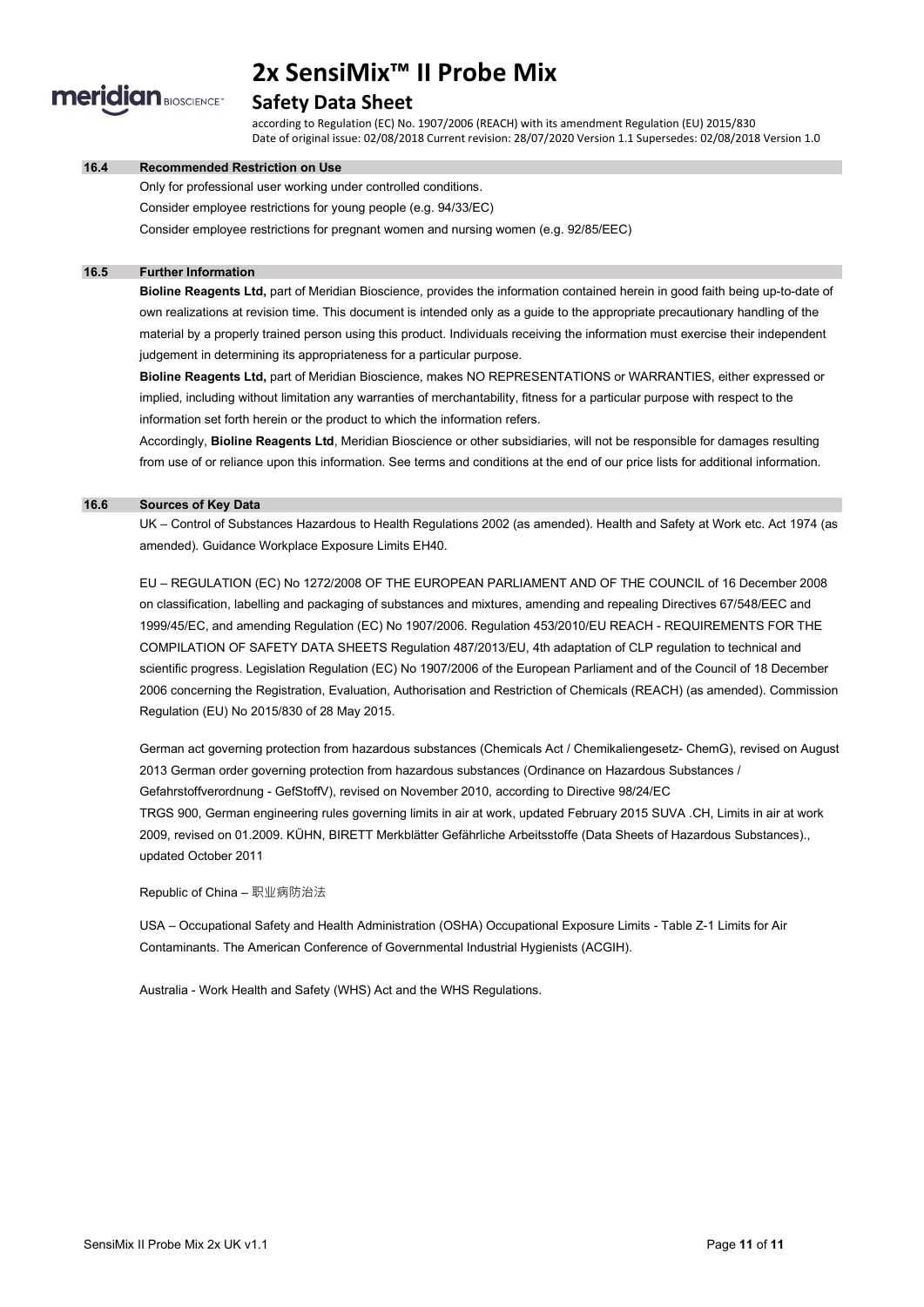

# **Safety Data Sheet**

according to Regulation (EC) No. 1907/2006 (REACH) with its amendment Regulation (EU) 2015/830 Date of original issue: 25/07/2018 Current revision: 22/07/2020 Version 1.1 Supersedes: 25/07/2018 Version 1.0

|       |                                                                               | SECTION 1: Identification of the substance/mixture and of the company/undertaking |  |  |  |
|-------|-------------------------------------------------------------------------------|-----------------------------------------------------------------------------------|--|--|--|
| 1.1   | <b>Product identifier</b>                                                     |                                                                                   |  |  |  |
|       | Product form:                                                                 | Mixture                                                                           |  |  |  |
|       | Product name:                                                                 | 25µM ROX dye                                                                      |  |  |  |
|       | CAS No.:                                                                      | N/A                                                                               |  |  |  |
|       | EC No.:                                                                       | N/A                                                                               |  |  |  |
|       | <b>REACH No.:</b>                                                             | A registration number is not available for this substance as the                  |  |  |  |
|       |                                                                               | substance or its uses are exempted from registration, the annual                  |  |  |  |
|       |                                                                               | tonnage does not require a registration or the registration is                    |  |  |  |
|       |                                                                               | envisaged for a later registration deadline.                                      |  |  |  |
| $1.2$ | Relevant identified uses of the substance or mixture and uses advised against |                                                                                   |  |  |  |
|       | <b>Relevant identified uses:</b>                                              | Product for analytical use                                                        |  |  |  |
|       | Uses advised against:                                                         | Not described                                                                     |  |  |  |
| $1.3$ | Details of the supplier of the safety data sheet                              |                                                                                   |  |  |  |
|       | Bioline Reagents Ltd, part of Meridian Bioscience                             |                                                                                   |  |  |  |
|       | Humber Road                                                                   | Phone: +44 (0)20 8830 5300                                                        |  |  |  |
|       | London                                                                        | Fax: +44 (0)20 8452 2822                                                          |  |  |  |
|       | NW2 6EW                                                                       | E-mail: mbi.tech@meridianlifescience.com                                          |  |  |  |
|       | <b>United Kingdom</b>                                                         |                                                                                   |  |  |  |
|       |                                                                               |                                                                                   |  |  |  |
| $1.4$ | <b>Emergency telephone number</b>                                             |                                                                                   |  |  |  |
|       | Emergency number:                                                             | +44 (0)1865 407 333 - English speaking (24 hours, 7 days)                         |  |  |  |
|       | Contact:                                                                      | CareChem 24                                                                       |  |  |  |
|       |                                                                               |                                                                                   |  |  |  |
|       | <b>SECTION 2: Hazards identification</b>                                      |                                                                                   |  |  |  |
| 2.1   | <b>Classification of the substance or mixture</b>                             |                                                                                   |  |  |  |
|       | 25µM ROX dye                                                                  |                                                                                   |  |  |  |
|       | Classification according to Regulation (EC) No 1272/2008                      |                                                                                   |  |  |  |
|       | Not a hazardous substance or mixture                                          |                                                                                   |  |  |  |
| 2.2   | <b>Label elements</b>                                                         |                                                                                   |  |  |  |
|       | 25µM ROX dye                                                                  |                                                                                   |  |  |  |
|       | Labelling according Regulation (EC) No 1272/2008                              |                                                                                   |  |  |  |
|       | Not a hazardous substance or mixture                                          |                                                                                   |  |  |  |
|       | Hazard Statements (CLP)                                                       | <b>Precautionary Statements (CLP)</b>                                             |  |  |  |
|       | None                                                                          | None                                                                              |  |  |  |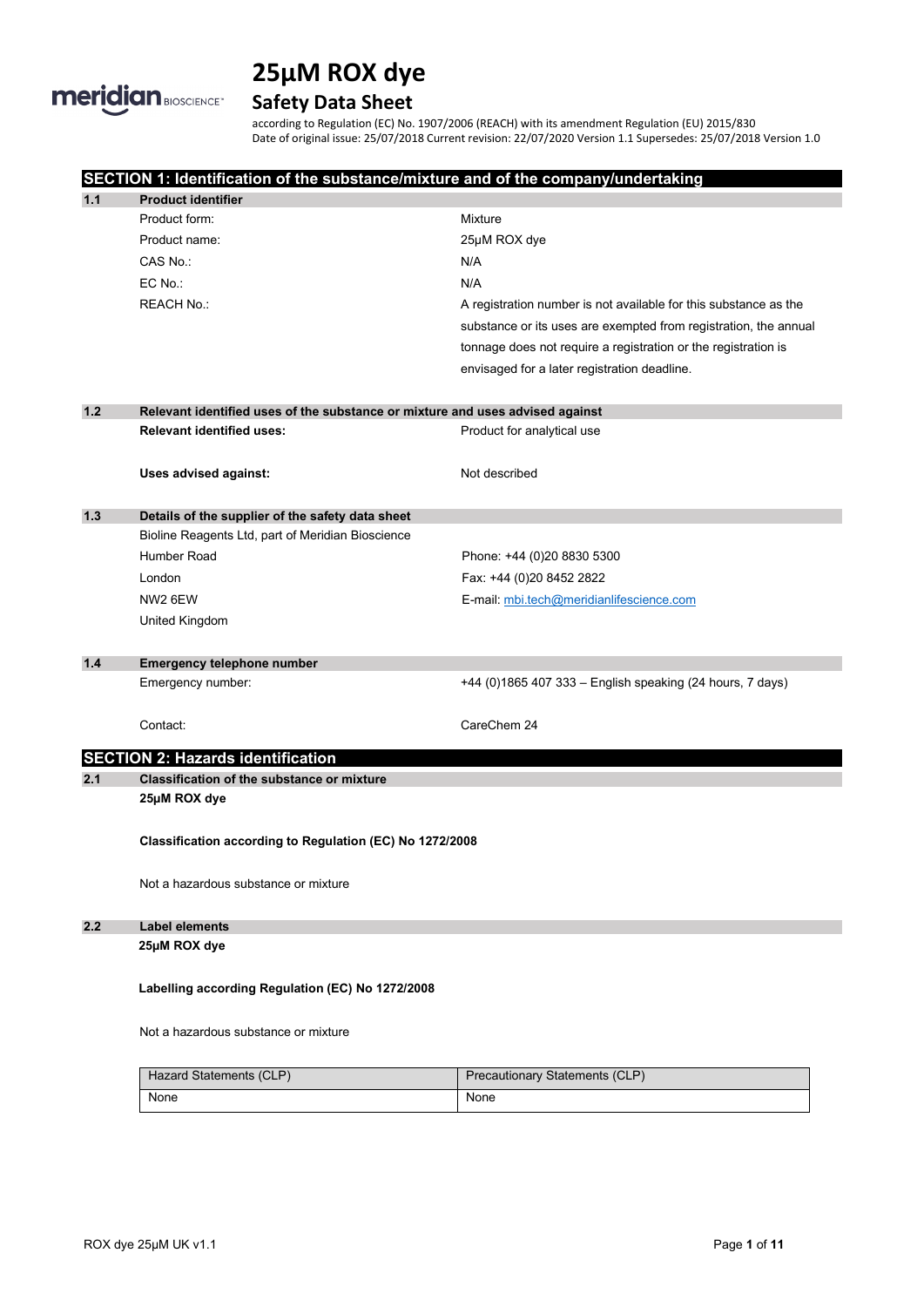

# **Safety Data Sheet**

according to Regulation (EC) No. 1907/2006 (REACH) with its amendment Regulation (EU) 2015/830 Date of original issue: 25/07/2018 Current revision: 22/07/2020 Version 1.1 Supersedes: 25/07/2018 Version 1.0

# **2.3 Other hazards**

#### **Possible hazards from physicochemical properties:**

Some hazards associated with individual components of this mixture are not relevant because the substances are present in concentrations below the GHS cut-off levels, change of physical state or because the mixture/ solution is buffered to pH 4-9 (see GHS Directive 1272/2008/EC Annex I, chapter 3.2.3.1.2.).

This substance/mixture contains no components considered to be either persistent, bioaccumulative and toxic (PBT), or very persistent and very bioaccumulative (vPvB) at levels of 0.1% or higher.

### **SECTION 3: Composition/information on ingredients**

# **3.1/3.2 Substance or Mixture**

# **25µM ROX dye**

| Name, synonyms and | <b>Product Identifier</b> | Composition | Classification according to |
|--------------------|---------------------------|-------------|-----------------------------|
| formulae           |                           |             | Regulation (EC) No.         |
|                    |                           |             | 1272/2008 (CLP)             |
| N/A                | N/A                       | N/A         | N/A                         |

This mixture does not contain any substances to be mentioned according to the criteria of section 3.2 of REACH annex II

#### **3.3 Remarks**

List of H, EUR and P phrases: see section 16

# **SECTION 4: First aid measures**

#### **4.1 Description of first aid measures**

| First-aid measures general            | If necessary consult a physician. Show this safety data sheet to the medical   |
|---------------------------------------|--------------------------------------------------------------------------------|
|                                       | professional in attendance.                                                    |
| First-aid measures after inhalation   | Remove to fresh air, keep the patient warm and provide resuscitation if        |
|                                       | necessary. If symptoms develop, obtain medical attention.                      |
| First-aid measures after skin contact | Remove contaminated clothing. Rinse the affected skin or mucous                |
|                                       | membrane thoroughly under running water. (If possible) use soap.               |
| First-aid measures after eye contact  | After contact with the eyes rinse thoroughly with plenty of water for at least |
|                                       | 15 minutes with the eyelid wide open.                                          |
| First-aid measures after ingestion    | Do NOT induce vomiting. Never give anything by mouth to an unconscious         |
|                                       | person. Rinse mouth and drink plenty of water.                                 |

# **4.2 Most important symptoms and effects, both acute and delayed**

The most important known symptoms and effects are described in the labelling section 2.2 and/or in section 11 Not expected to present a significant hazard under anticipated conditions of normal use.

# **4.3 Indication of any immediate medical attention and special treatment needed**

No additional recommendations.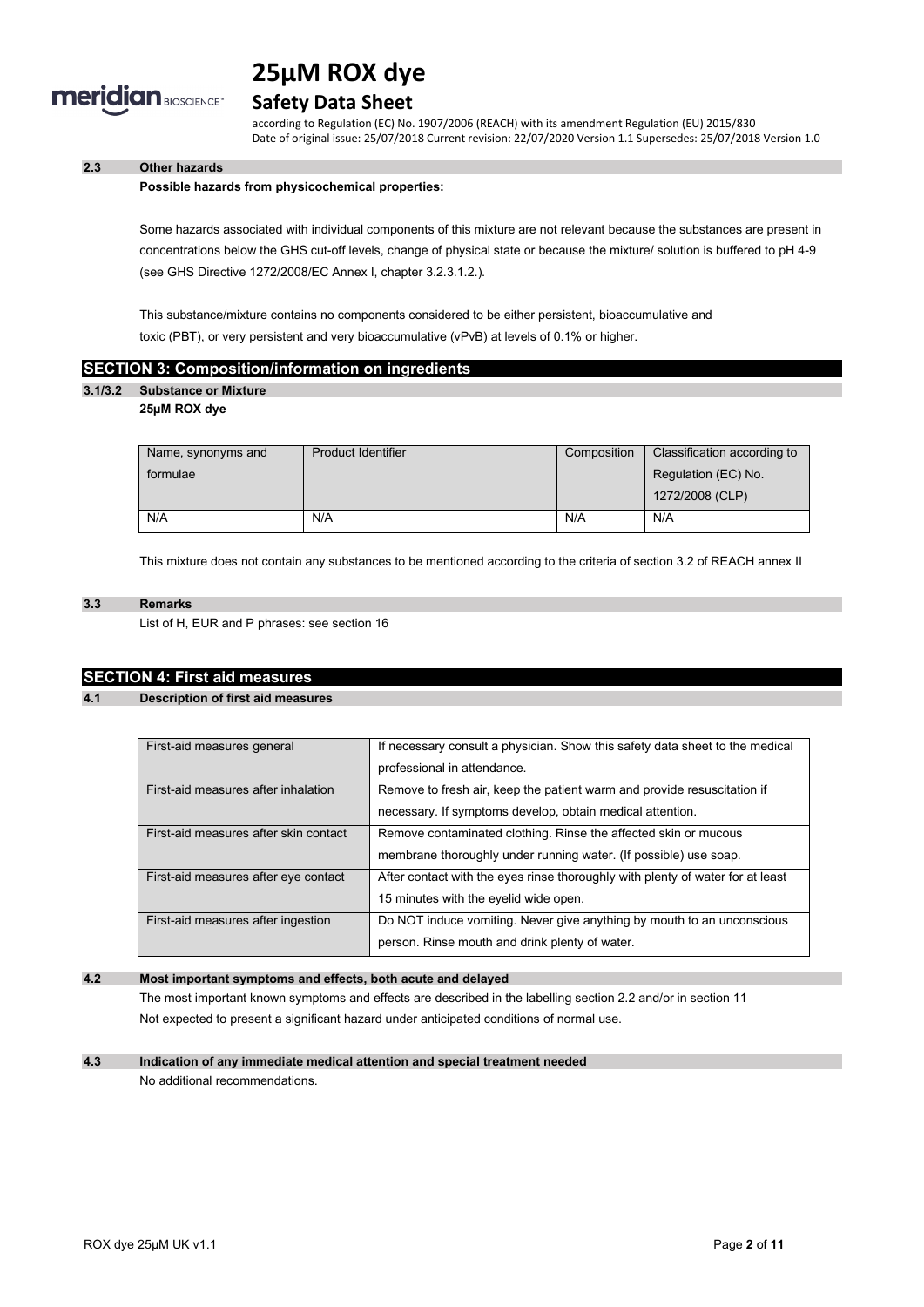

# **Safety Data Sheet**

according to Regulation (EC) No. 1907/2006 (REACH) with its amendment Regulation (EU) 2015/830 Date of original issue: 25/07/2018 Current revision: 22/07/2020 Version 1.1 Supersedes: 25/07/2018 Version 1.0

# **SECTION 5: Firefighting measures**

#### **5.1 Extinguishing media**

Fire extinguishers appropriate to the fire classification, and, if applicable, a fire blanket must be available in a prominent location in the work area.

| Suitable extinguishing media   | All extinguishers like FOAM, WATER SPRAY, DRY POWDER, CARBON |
|--------------------------------|--------------------------------------------------------------|
|                                | DIOXIDE can be used.                                         |
| Unsuitable extinguishing media | None known.                                                  |

#### **5.2 Special hazards arising from the substance or mixture**

| Fire Hazard                         | Not flammable.                                         |
|-------------------------------------|--------------------------------------------------------|
| Hazardous decomposition products in | Carbon oxides, Nitrogen oxides, Hydrogen chloride gas. |
| case of fire                        |                                                        |

# **5.3 Advice for firefighters**

| Product package burns like paper or plastic.                                   |
|--------------------------------------------------------------------------------|
| Spray any vapours released with water.                                         |
| Retain fire water where possible.                                              |
| Protective breathing apparatus, independent of the ambient air (isolated       |
| equipment), and sealed protective clothing is necessary in the event of large- |
| scale formation of toxic substances.                                           |
|                                                                                |

#### **5.4 Additional Information**

None.

# **SECTION 6: Accidental release measures**

### **6.1 Personal precautions, protective equipment and emergency procedures**

| For non-emergency personnel | Evacuate unnecessary personnel.                                            |
|-----------------------------|----------------------------------------------------------------------------|
|                             | Avoid breathing vapours, mist or gas.                                      |
|                             | Avoid contact with skin, eyes and clothing.                                |
|                             | Regular staff training is necessary, indicating hazards and precautions on |
|                             | the basis of operating instructions.                                       |
|                             | Restrictions on activity must be observed.                                 |
| For emergency responders    | Wear suitable protective equipment as defined in section 8.2               |
|                             | Prevent further leakage or spillage if safe to do so.                      |
|                             | Avoid release of materials into the environment.                           |

### **6.2 Environmental precautions**

No special environmental precautions required.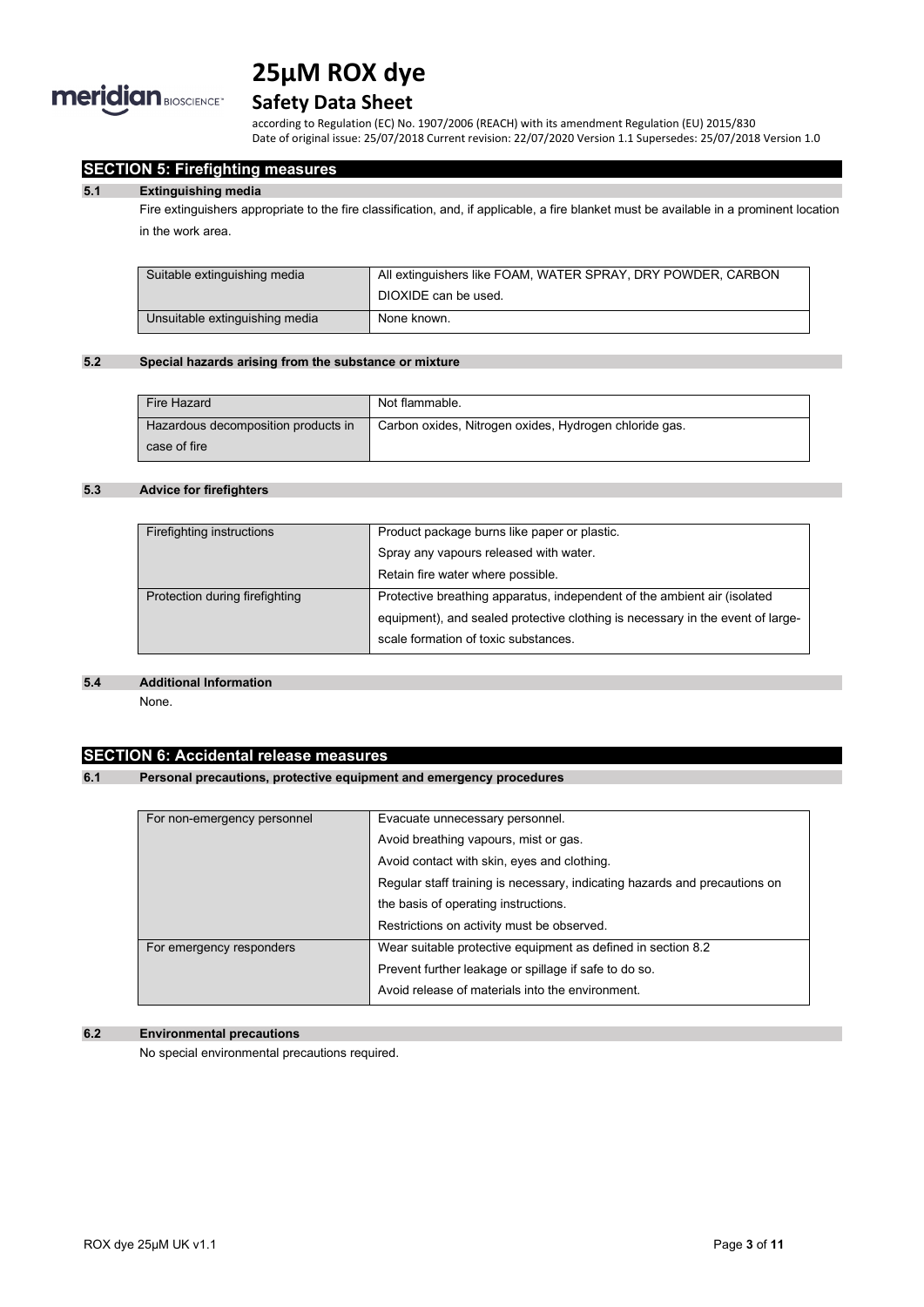

# **Safety Data Sheet**

according to Regulation (EC) No. 1907/2006 (REACH) with its amendment Regulation (EU) 2015/830 Date of original issue: 25/07/2018 Current revision: 22/07/2020 Version 1.1 Supersedes: 25/07/2018 Version 1.0

# **6.3 Methods and material for containment and cleaning up**

| Small Scale release | Make use of general chemical spill kit or other absorbent material.          |  |
|---------------------|------------------------------------------------------------------------------|--|
|                     | Clean any contaminated equipment and floors with plenty of water.            |  |
|                     | Collect small amounts of leaked liquid and flush with copious amounts of     |  |
|                     | water into drains.                                                           |  |
| Large Scale release | Bind any escaping liquid with inert absorbent material (sand, vermiculite or |  |
|                     | similar).                                                                    |  |
|                     | Block/ prevent liquid entering any open drain.                               |  |
|                     | Collect contaminated materials and dispose in accordance to local            |  |
|                     | regulations for the disposal of hazardous chemicals.                         |  |
|                     |                                                                              |  |

# **6.4 Reference to other sections**

SECTION 5.4: Additional fire precautions.

SECTION 8: Exposure controls/personal protection.

SECTION 13: Disposal considerations.

# **SECTION 7: Handling and storage**

# **7.1 Precautions for safe handling**

| Precautions for safe handling | Handling in accordance with the instructions supplied with the product. |
|-------------------------------|-------------------------------------------------------------------------|
|                               | Provide adequate ventilation.                                           |
|                               | Avoid breathing vapours, mist or gas.                                   |
|                               | Avoid contact with skin, eyes and clothing.                             |
| Hygiene measures              | Handle in accordance with good industrial hygiene and safety practice.  |
|                               | Take off contaminated clothing and wash before reuse.                   |
|                               | Wash hands and other exposed areas with mild soap and water before      |
|                               | eating, drinking or smoking and when leaving work.                      |

#### **7.2 Conditions for safe storage, including any incompatibilities**

| Storage conditions     | Keep only in the original container.                          |
|------------------------|---------------------------------------------------------------|
|                        | Store in a cool well ventilated place out of direct sunlight. |
|                        | Keep container closed when not in use.                        |
| Incompatible materials | Store separately from: Bases, Oxidizing agents.               |

# **7.3 Specific end use(s)**

Apart from the uses mentioned in section 1.2 no other specific uses are stipulated.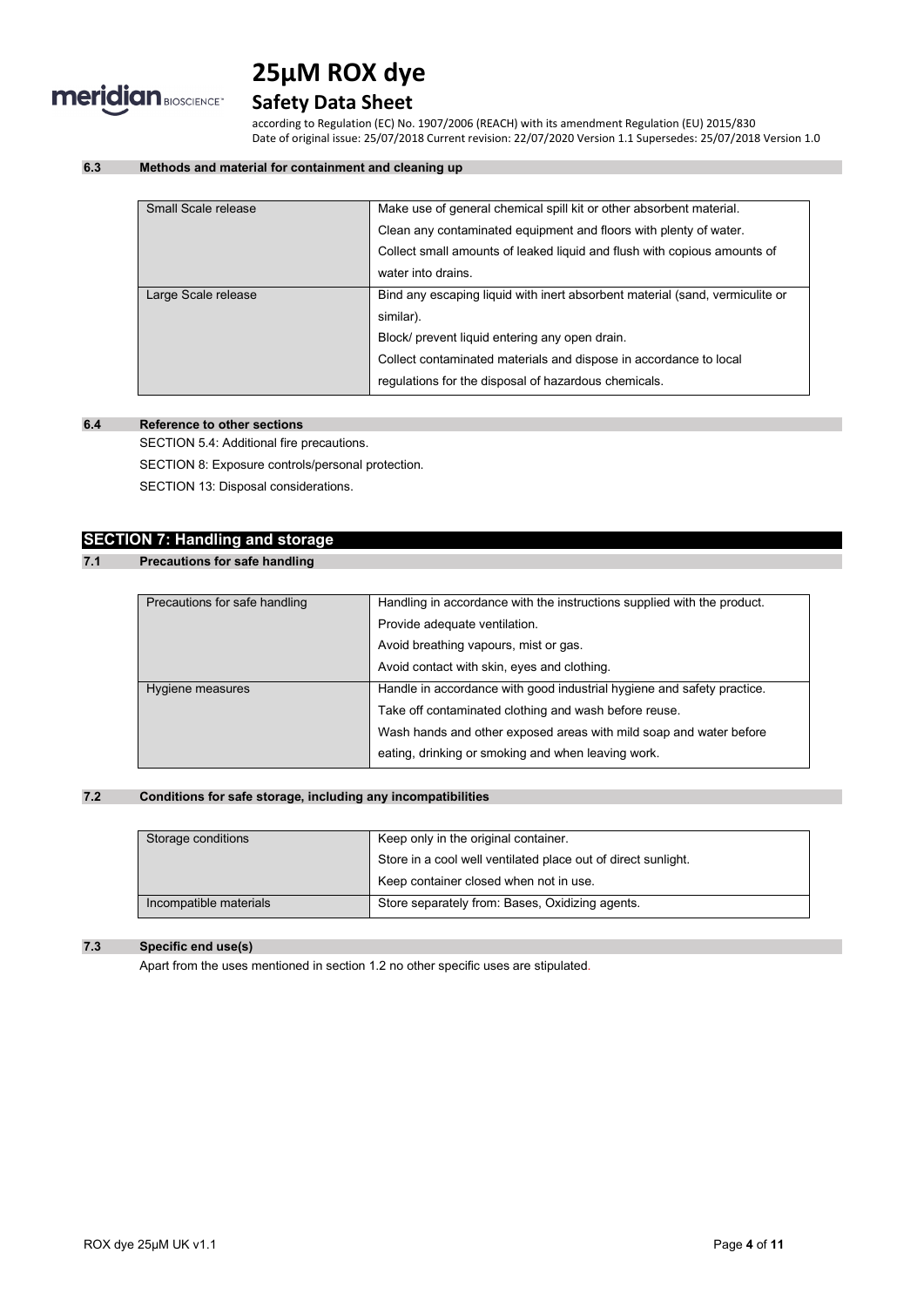

# **Safety Data Sheet**

according to Regulation (EC) No. 1907/2006 (REACH) with its amendment Regulation (EU) 2015/830 Date of original issue: 25/07/2018 Current revision: 22/07/2020 Version 1.1 Supersedes: 25/07/2018 Version 1.0

# **SECTION 8: Exposure controls/personal protection**

### **8.1 Control parameters**

| 25µM ROX dye   |                               |                                          |
|----------------|-------------------------------|------------------------------------------|
| United Kingdom | WEL TWA (mg/m <sup>3</sup> )  | N/A                                      |
| United Kingdom | WEL TWA (ppm)                 | N/A                                      |
| United Kingdom | WEL STEL (mg/m <sup>3</sup> ) | N/A                                      |
| United Kingdom | WEL STEL (ppm)                | N/A                                      |
| United Kingdom | Remark (WEL)                  | Contains no substances with occupational |
|                |                               | exposure limit values.                   |

# **8.2 Exposure controls**

| Appropriate engineering controls: | Good ventilation or extraction system in the room, floor resistant to         |
|-----------------------------------|-------------------------------------------------------------------------------|
|                                   | chemicals and washing facilities available.                                   |
| General controls                  | Avoid all unnecessary exposure.                                               |
|                                   | Handle in accordance with good industrial hygiene and safety practice.        |
| Respiratory protection            | Respiratory protection not required.                                          |
|                                   | For nuisance exposures or if risk assessment requires, use type OV/AG (US)    |
|                                   | or type ABEK (EU EN 14387) respirator cartridges. Use respirators and         |
|                                   | components tested and approved under appropriate government standards         |
|                                   | such as NIOSH (US) or CEN (EU).                                               |
| Eye protection                    | Use equipment for eye protection tested and approved under appropriate        |
|                                   | government standards such as NIOSH (US) or EN166 (EU) with integrated         |
|                                   | side shields or wrap-around protection.                                       |
| Hand protection                   | Handle with gloves.                                                           |
|                                   | Gloves must be inspected prior to use. Use proper glove removal technique     |
|                                   | (without touching glove's outer surface) to avoid skin contact with this      |
|                                   | product.                                                                      |
|                                   | Wear protective gloves that satisfy the specifications of EU Directive        |
|                                   | 89/686/EEC and the standard EN374 derived from it.                            |
|                                   | Exact breakthrough times to be found through the manufacturer of the          |
|                                   | protective gloves and must be observed.                                       |
|                                   | Gloves should be removed and replaced if there are any signs of               |
|                                   | degradation or breakthrough.                                                  |
|                                   |                                                                               |
|                                   | If used in solution, or mixed with other substances, and under conditions     |
|                                   | which differ from EN374, contact the supplier of the CE approved gloves.      |
| Skin and body protection          | Long sleeved protective clothing.                                             |
| Thermal protection                | Not required for normal conditions of use.                                    |
| Other information                 | Eating, drinking, smoking, taking snuff and storage of food in work areas and |
|                                   | at outdoor workplaces is prohibited. Avoid contact with the skin, eyes and    |
|                                   | clothing. Rinse any clothing on which the substance has been spilled, and     |
|                                   | soak it in water. Wash hands thoroughly with soap and water when stopping     |
|                                   | work and before eating.                                                       |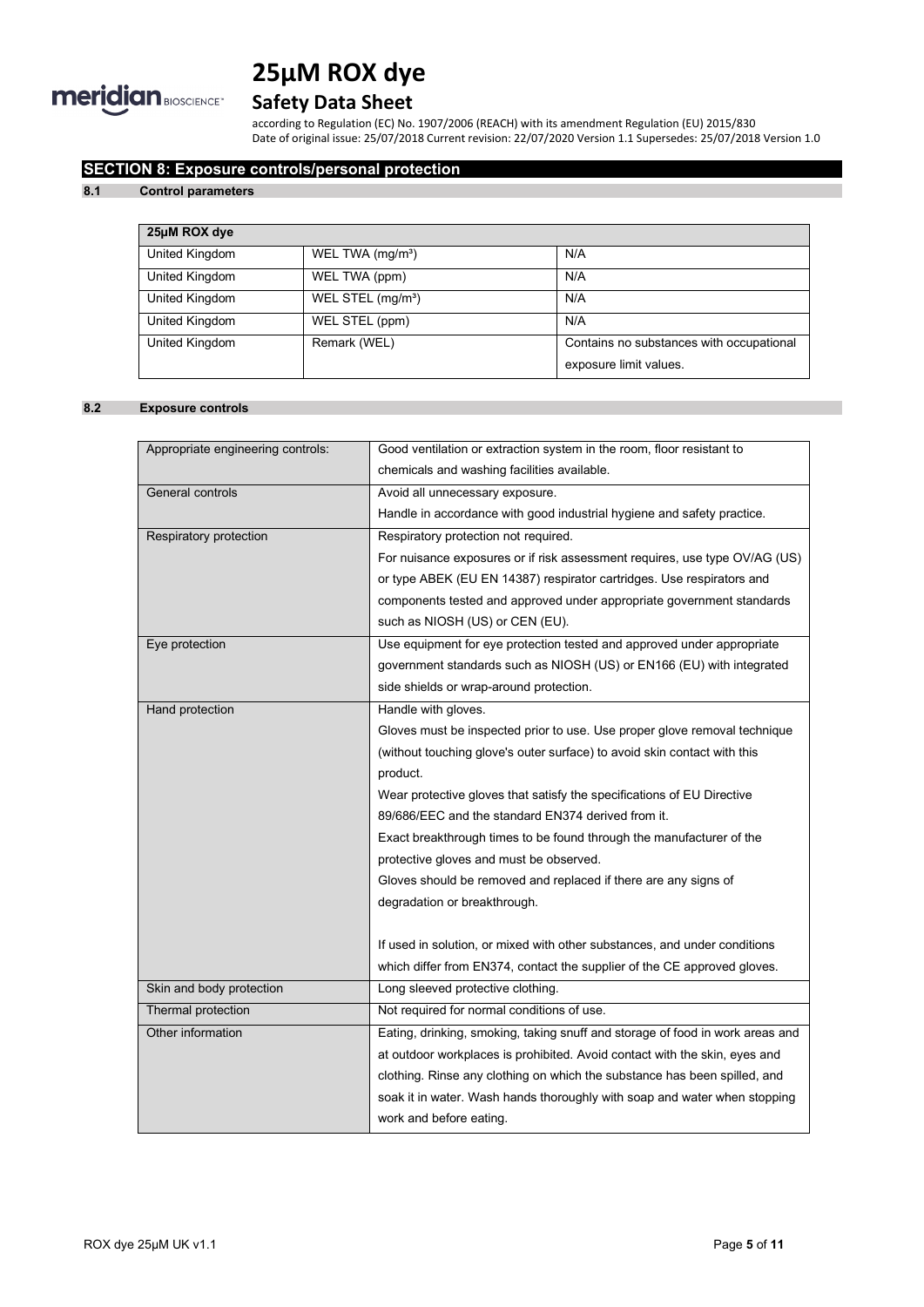

# **Safety Data Sheet**

according to Regulation (EC) No. 1907/2006 (REACH) with its amendment Regulation (EU) 2015/830 Date of original issue: 25/07/2018 Current revision: 22/07/2020 Version 1.1 Supersedes: 25/07/2018 Version 1.0

These recommendations are advisory only and must be evaluated by an industrial hygienist and safety officer familiar with the specific situation of anticipated use by our customers. It should not be construed as offering an approval for any specific use scenario.

# **SECTION 9: Physical and chemical properties**

**9.1 Information on basic physical and chemical properties**

| 25µM ROX dye                                |                   |  |
|---------------------------------------------|-------------------|--|
| Physical state:                             | Liquid            |  |
| Colour:                                     | No data available |  |
| Molecular Mass:                             | No data available |  |
| Odour:                                      | No data available |  |
| Odour threshold:                            | No data available |  |
| pH:                                         | No data available |  |
| Relative evaporation rate (butylacetate=1): | No data available |  |
| Melting point:                              | No data available |  |
| Freezing point:                             | No data available |  |
| Boiling point:                              | No data available |  |
| Flash point:                                | No data available |  |
| Auto-ignition temperature:                  | No data available |  |
| Decomposition temperature:                  | No data available |  |
| Flammability (solid, gas):                  | Not applicable    |  |
| Vapour pressure:                            | No data available |  |
| Relative vapour density at 20 °C:           | No data available |  |
| Relative density:                           | No data available |  |
| Solubility:                                 | No data available |  |
| Log Pow:                                    | No data available |  |
| Viscosity, kinematic:                       | No data available |  |
| Viscosity, dynamic:                         | No data available |  |
| Oxidising properties:                       | No data available |  |
| Explosive properties:                       | No data available |  |
| Explosive limits:                           | No data available |  |

### **9.2 Other information**

Data for the other parameters of the mixtures are not available, because no registration and no chemical safety report is required.

**Relevant Properties of Substance Group**: None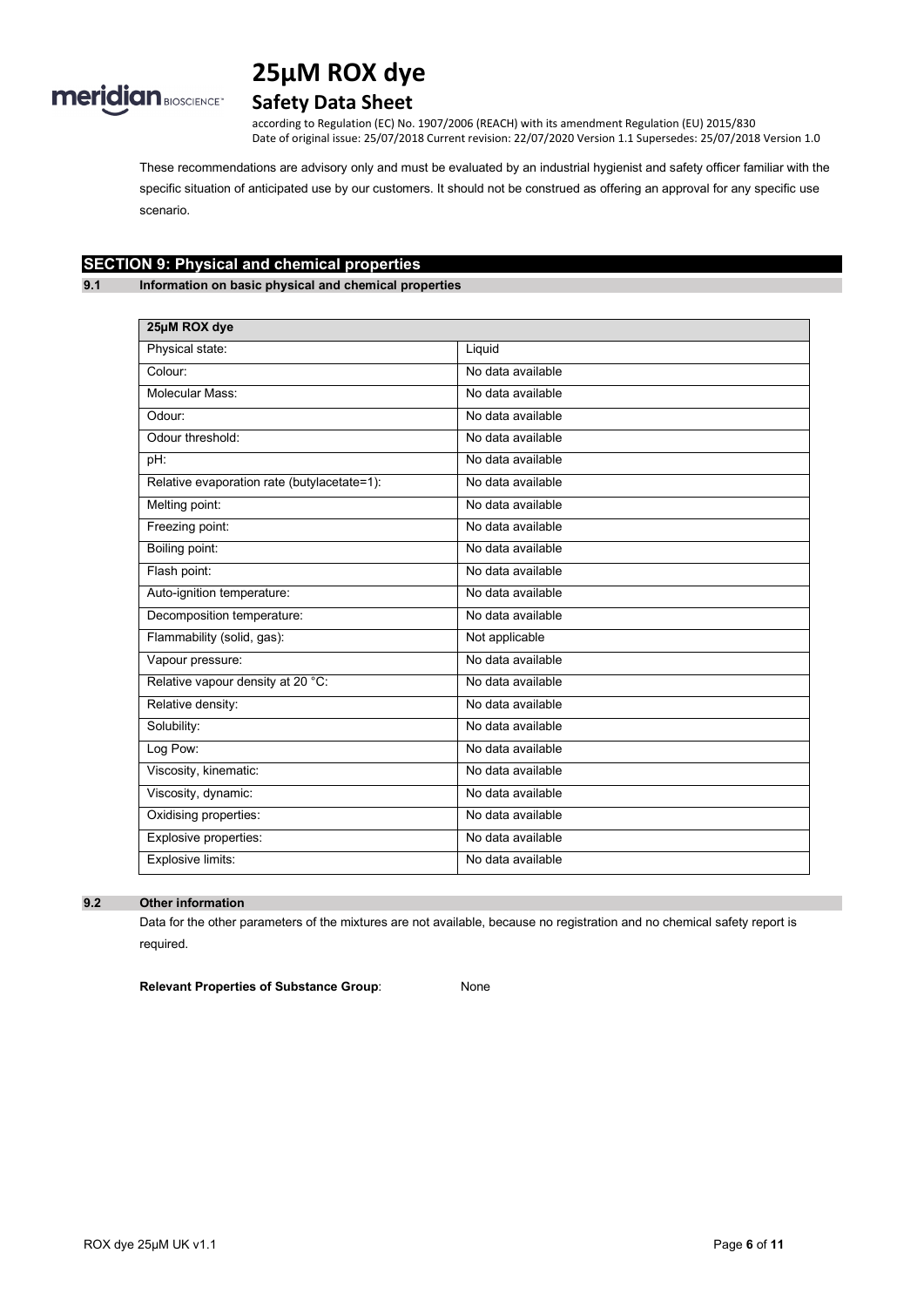

# **Safety Data Sheet**

according to Regulation (EC) No. 1907/2006 (REACH) with its amendment Regulation (EU) 2015/830 Date of original issue: 25/07/2018 Current revision: 22/07/2020 Version 1.1 Supersedes: 25/07/2018 Version 1.0

|      | <b>SECTION 10: Stability and reactivity</b>                         |                                                                                                                        |
|------|---------------------------------------------------------------------|------------------------------------------------------------------------------------------------------------------------|
| 10.1 | <b>Reactivity</b>                                                   |                                                                                                                        |
|      | Stable under normal conditions.                                     |                                                                                                                        |
|      |                                                                     |                                                                                                                        |
| 10.2 | <b>Chemical stability</b>                                           |                                                                                                                        |
|      | Stable under recommended conditions.                                |                                                                                                                        |
|      |                                                                     |                                                                                                                        |
| 10.3 | Possibility of hazardous reactions                                  |                                                                                                                        |
|      | None known.                                                         |                                                                                                                        |
|      |                                                                     |                                                                                                                        |
| 10.4 | <b>Conditions to avoid</b>                                          |                                                                                                                        |
|      | Extremely high or low temperatures.                                 |                                                                                                                        |
|      |                                                                     |                                                                                                                        |
| 10.5 | Incompatible materials                                              |                                                                                                                        |
|      | Bases, Oxidising agents.                                            |                                                                                                                        |
|      |                                                                     |                                                                                                                        |
| 10.6 | <b>Hazardous decomposition products</b>                             |                                                                                                                        |
|      |                                                                     | Hazardous decomposition products formed under fire conditions - Carbon oxides, Nitrogen oxides, Hydrogen chloride gas. |
|      |                                                                     |                                                                                                                        |
|      | In the event of fire: see section 5                                 |                                                                                                                        |
|      | <b>SECTION 11: Toxicological information</b>                        |                                                                                                                        |
| 11.1 |                                                                     |                                                                                                                        |
|      | Information on toxicological effects                                |                                                                                                                        |
|      | Quantitative data on the toxicity of this product is not available. |                                                                                                                        |
|      |                                                                     |                                                                                                                        |
|      | 25µM ROX dye                                                        |                                                                                                                        |
|      | Acute toxicity                                                      | Not classified.                                                                                                        |
|      | Additional information                                              | Based on available data the classification criteria are not                                                            |

| Additional information                           | Based on available data, the classification criteria are not<br>met. |
|--------------------------------------------------|----------------------------------------------------------------------|
| Skin corrosion/irritation                        | Not classified.                                                      |
| Additional information                           | Based on available data, the classification criteria are not<br>met. |
| Serious eye damage/irritation                    | Not classified.                                                      |
| Additional information                           | Based on available data, the classification criteria are not<br>met. |
| Respiratory or skin sensitisation                | Not classified.                                                      |
| Additional information                           | Based on available data, the classification criteria are not<br>met. |
| Germ cell mutagenicity                           | Not classified.                                                      |
| Additional information                           | Based on available data, the classification criteria are not<br>met. |
| Carcinogenicity                                  | Not classified.                                                      |
| Additional information                           | Based on available data, the classification criteria are not<br>met. |
| Reproductive toxicity                            | Not classified                                                       |
| Additional information                           | Based on available data, the classification criteria are not<br>met. |
| Specific target organ toxicity (single exposure) | Not classified.                                                      |
| Additional information                           | Based on available data, the classification criteria are not<br>met. |
| Aspiration hazard                                | Not classified.                                                      |
| Additional information                           | Based on available data, the classification criteria are not<br>met. |
| Potential adverse human health effects and       | Not expected to present a significant hazard under                   |
| symptoms:                                        | anticipated conditions of normal use.                                |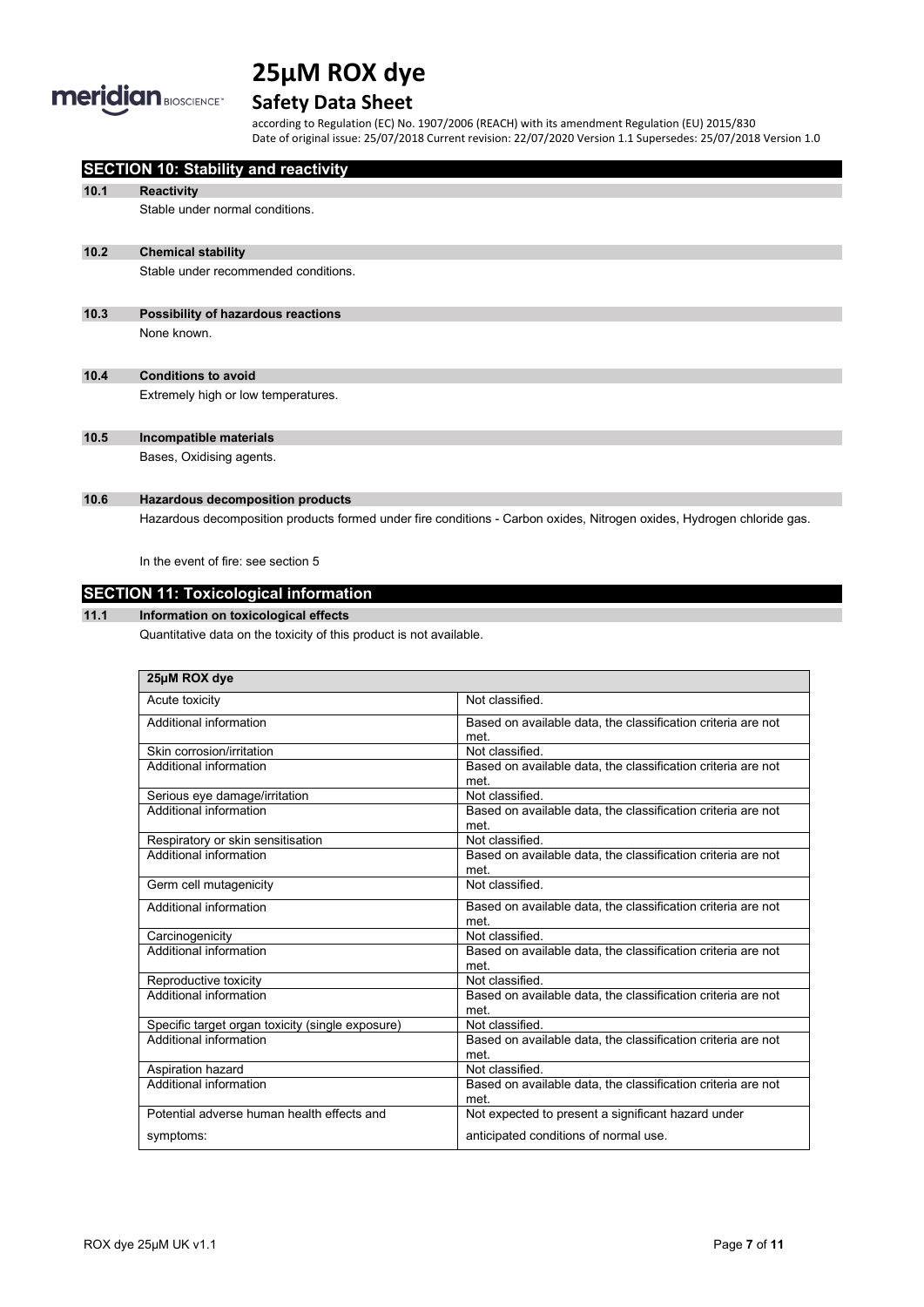

# **Safety Data Sheet**

according to Regulation (EC) No. 1907/2006 (REACH) with its amendment Regulation (EU) 2015/830 Date of original issue: 25/07/2018 Current revision: 22/07/2020 Version 1.1 Supersedes: 25/07/2018 Version 1.0

# **SECTION 12: Ecological information**

#### **12.1 Toxicity**

| 25µM ROX dye    |                 |
|-----------------|-----------------|
| Ecology - Water | Not Classified. |

Environmental hazards must not be labelled with P phrases until 125 mL or 125 g (EU 1272/2008 Annex I - 1.5.2).

# **12.2 Persistence and degradability**

| 25µM ROX dye   |                    |
|----------------|--------------------|
| Biodegradation | No data available. |

# **12.3 Bioaccumulative potential**

| 25µM ROX dye                        |                                      |
|-------------------------------------|--------------------------------------|
| Bioconcentration factor (BCF REACH) | No additional information available. |
| Log Pow                             | No data available.                   |

# **12.4 Mobility in soil**

| 25µM ROX dye   |                    |
|----------------|--------------------|
| Ecology - Soil | No data available. |

#### **12.5 Results of PBT and vPvB assessment**

| 25µM ROX dye                                                                           |
|----------------------------------------------------------------------------------------|
| This substance/mixture does not meet the PBT criteria of REACH regulation, annex XIII  |
| This substance/mixture does not meet the vPvB criteria of REACH regulation, annex XIII |

### **12.6 Other adverse effects**

# **25µM ROX dye**

No additional information available.

# **SECTION 13: Disposal considerations**

# **13.1 Waste treatment methods**

| Waste disposal recommendations: | <b>Product</b>                                                             |
|---------------------------------|----------------------------------------------------------------------------|
|                                 | Offer surplus and non-recyclable solutions to a licensed disposal company. |
|                                 |                                                                            |
|                                 | <b>Contaminated packaging</b>                                              |
|                                 | Dispose of as unused product.                                              |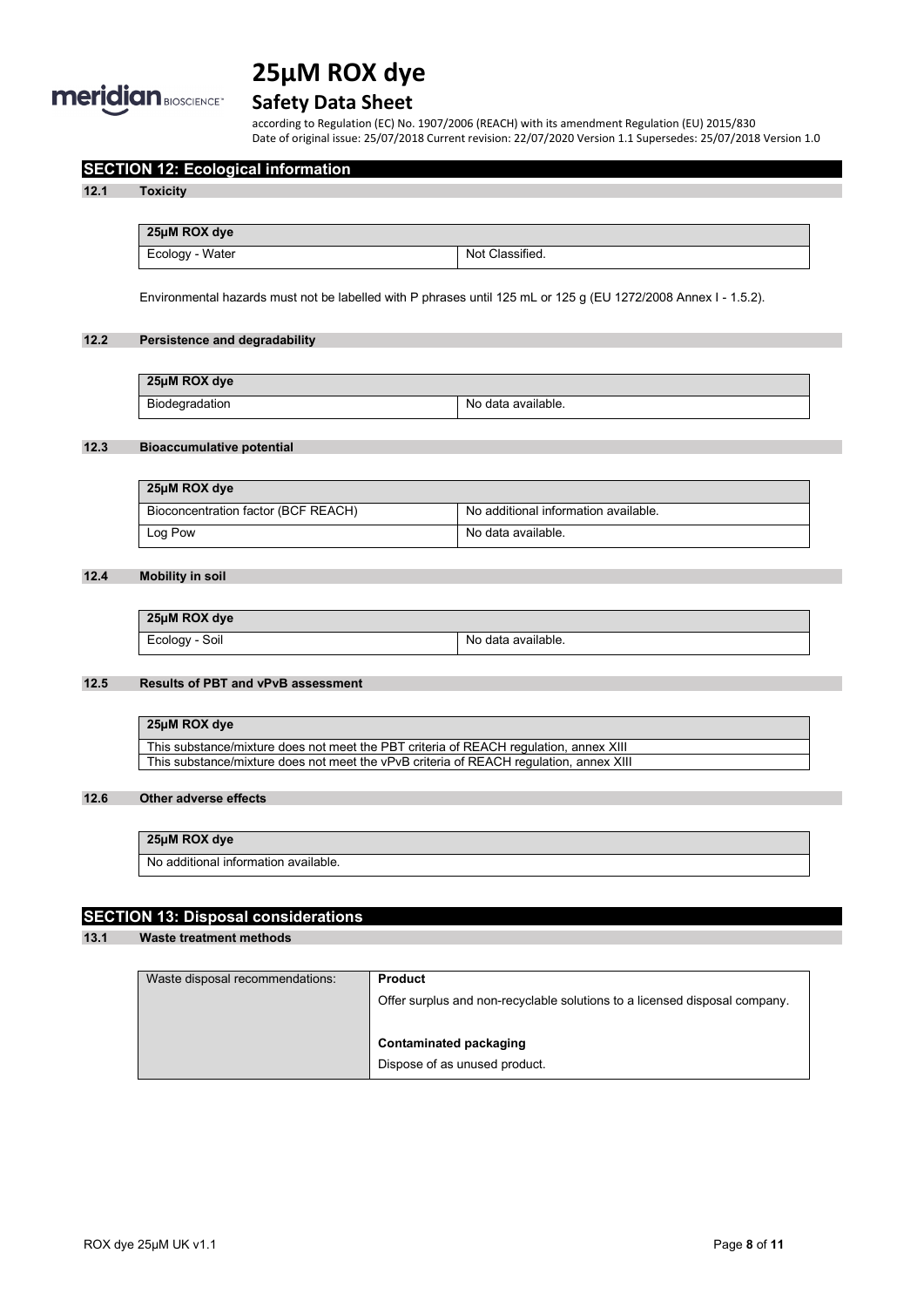

# **Safety Data Sheet**

according to Regulation (EC) No. 1907/2006 (REACH) with its amendment Regulation (EU) 2015/830 Date of original issue: 25/07/2018 Current revision: 22/07/2020 Version 1.1 Supersedes: 25/07/2018 Version 1.0

# **SECTION 14: Transport information**

In accordance with ADR / RID / IMDG / IATA / ADN

#### **14.1 UN number**

| UN-No. (ADR)  | Not regulated |
|---------------|---------------|
| UN-No. (IMDG) | Not regulated |
| UN-No. (IATA) | Not regulated |
| UN-No. (ADN)  | Not regulated |
| UN-No. (RID)  | Not regulated |

### **14.2 UN proper shipping name**

| Proper Shipping Name        | Not regulated |
|-----------------------------|---------------|
| Proper Shipping Name (IMDG) | Not regulated |
| Proper Shipping Name (IATA) | Not regulated |
| Proper Shipping Name (ADN)  | Not regulated |
| Proper Shipping Name (RID)  | Not regulated |

# **14.3 Transport hazard class(es)**

| Transport hazard class(es) (ADR)  | Not regulated |
|-----------------------------------|---------------|
| Transport hazard class(es) (IMDG) | Not regulated |
| Transport hazard class(es) (IATA) | Not regulated |
| Transport hazard class(es) (ADN)  | Not regulated |
| Transport hazard class(es) (RID)  | Not regulated |

#### **14.4 Packing group**

| Packing group        | Not regulated |
|----------------------|---------------|
| Packing group (IMDG) | Not regulated |
| Packing group (IATA) | Not regulated |
| Packing group (ADN)  | Not regulated |
| Packing group (RID)  | Not regulated |

#### **14.5 Environmental hazards**

| Dangerous for<br>the environment ' | No                                             |
|------------------------------------|------------------------------------------------|
| pollutant<br>Marine                | No                                             |
| Other<br>∶information              | ' information available<br>supplementarv<br>ΝO |

# **14.6 Special precautions for user**

| Overland transport        | Not regulated |
|---------------------------|---------------|
| Transport by sea          | Not regulated |
| Air transport             | Not regulated |
| Inland waterway transport | Not regulated |
| Rail transport            | Not regulated |

### **14.7 Transport in bulk according to Annex II of MARPOL and the IBC Code**

Not applicable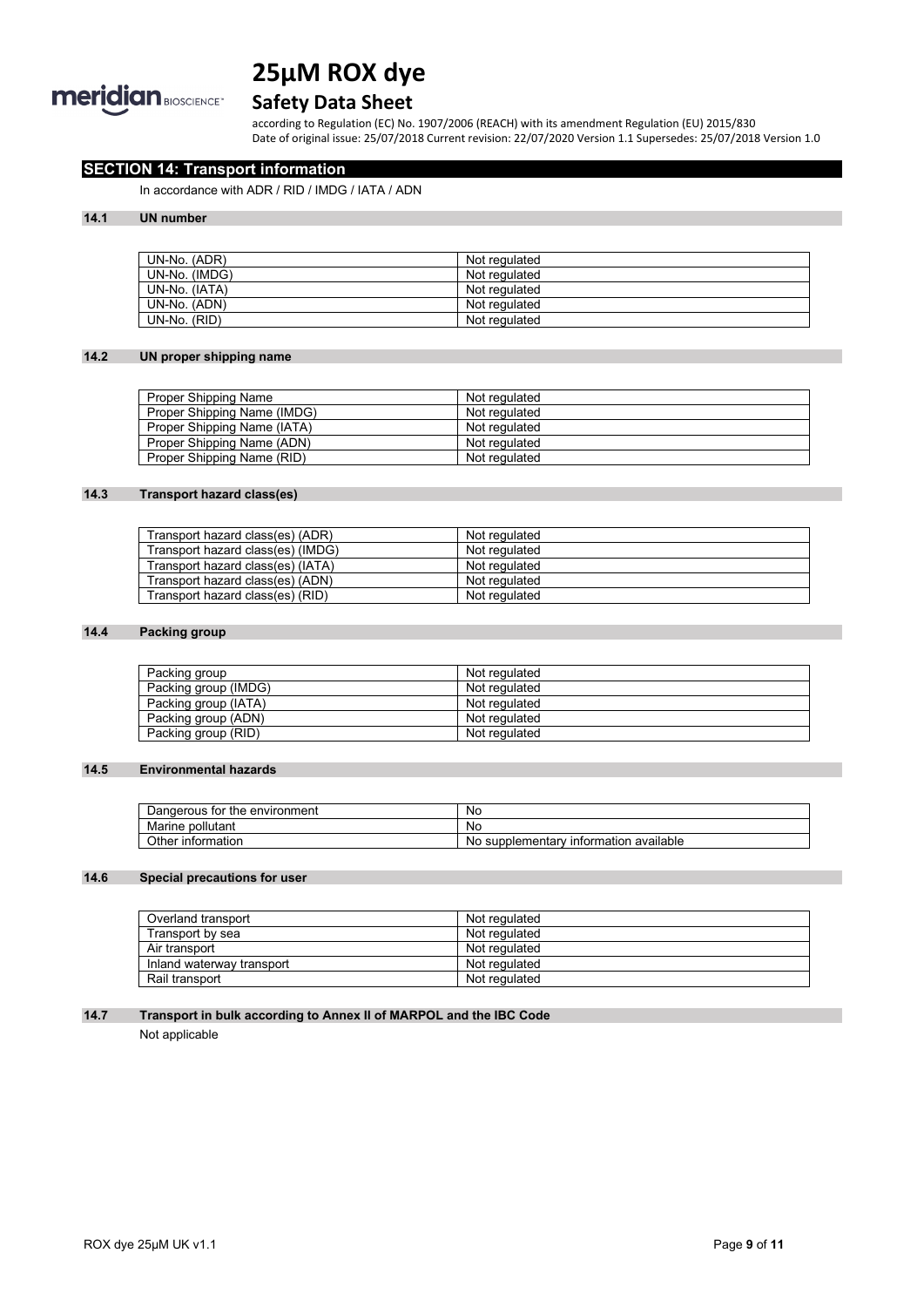

# **Safety Data Sheet**

according to Regulation (EC) No. 1907/2006 (REACH) with its amendment Regulation (EU) 2015/830 Date of original issue: 25/07/2018 Current revision: 22/07/2020 Version 1.1 Supersedes: 25/07/2018 Version 1.0

# **SECTION 15: Regulatory information**

**15.1 Safety, health and environmental regulations/legislation specific for the substance or mixture**

Contains no REACH substances with Annex XVII restrictions

Contains no substance on the REACH candidate list ≥ 0,1 % / SCL

Contains no REACH Annex XIV substances

# **15.2 Chemical safety assessment**

**No chemical safety assessment has been carried out**

# **SECTION 16: Other Information**

#### **16.1 Full text of H, EUH and P statements**

None None N/A

### **16.2 Training Advice**

Regular safety training

#### **16.3 Abbreviations and acronyms**

| <b>ADR</b>       | Accord européen relatif au transport international des marchandises Dangereuses par Route      |
|------------------|------------------------------------------------------------------------------------------------|
| <b>ATE</b>       | <b>Acute Toxicity Estimate</b>                                                                 |
| CAS              | <b>Chemical Abstracts Service number</b>                                                       |
| <b>CLP</b>       | Classification, Labeling and Packaging                                                         |
| <b>DNEL</b>      | Derived No effect Limit                                                                        |
| <b>EC</b>        | European Community                                                                             |
| EC <sub>50</sub> | <b>Effective Concentration 50%</b>                                                             |
| EN               | European Norm                                                                                  |
| <b>IARC</b>      | International Agency for Research on Cancer                                                    |
| <b>IATA</b>      | International Air Transport Association                                                        |
| <b>IBC</b>       | Intermediate Bulk Container                                                                    |
| <b>IMDG</b>      | International Maritime Dangerous Goods Code                                                    |
| <b>IMO</b>       | International Maritime Organisation                                                            |
| LC50             | Lethal Concentration 50%                                                                       |
| LD50             | Lethal Dose 50%                                                                                |
| <b>MAC</b>       | <b>Maximal Allowed Concentration</b>                                                           |
| O/W              | Oil-in-Water (chemistry)                                                                       |
| OECD             | Organisation for Economic Co-operation and Development                                         |
| PBT              | Persistent, bioaccumulative and toxic                                                          |
| <b>PMcc</b>      | Pensky-Martens Closed Cup test                                                                 |
| PNEC             | Predicted no effect concentration                                                              |
| <b>REACH</b>     | Registration, Evaluation and Authorisation of CHemicals                                        |
| <b>RID</b>       | Règlement concernant le transport international ferroviaire de marchandises                    |
| <b>STEL</b>      | Short Term Exposure Limit                                                                      |
| <b>TWA</b>       | <b>Time Weighted Average</b>                                                                   |
| <b>UNXXXX</b>    | Number assigned by the United Nations Committee of Experts on the Transport of Dangerous Goods |
| vPvB             | Very persistent and very bioaccumulative                                                       |

# **16.4 Recommended Restriction on Use**

Only for professional user working under controlled conditions.

Consider employee restrictions for young people (e.g. 94/33/EC)

Consider employee restrictions for pregnant women and nursing women (e.g. 92/85/EEC)